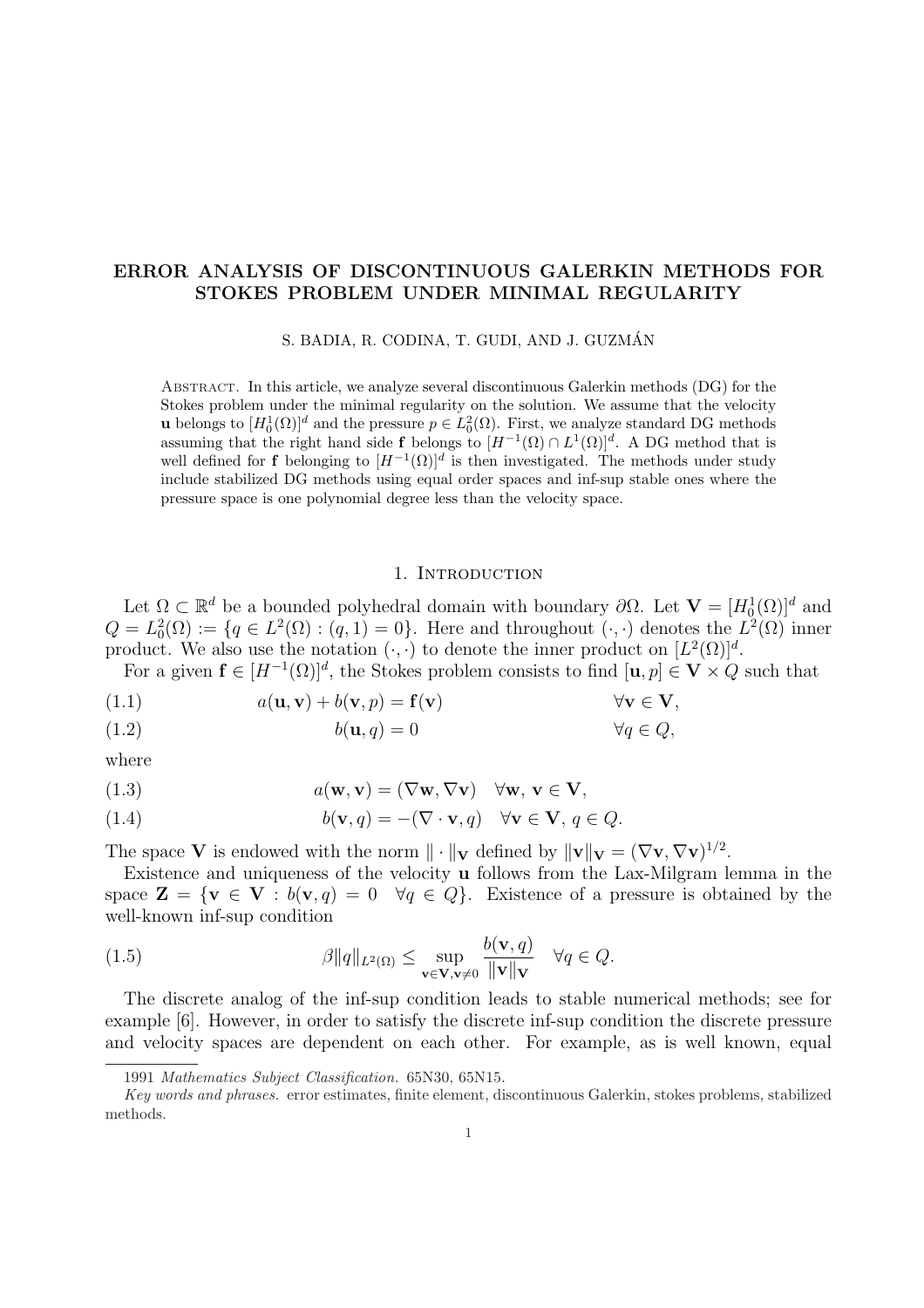order spaces are not inf-sup stable. On the other hand, stabilized methods allows one to use discrete spaces that are not inf-sup stable.

There are now many DG methods for Stokes' flow using the velocity-pressure formulation; see for example [24, 12, 21]. Error analysis have been performed for most DG methods in the literature. However, they often assume sufficient regularity of the exact solution. In this paper we perform an error analysis of some DG methods for the Stokes problem where we only assume minimal regularity  $[\mathbf{u}, p] \in \mathbf{V} \times Q$ . Moreover, we assume  $\mathbf{f} \in [H^{-1}(\Omega) \cap L^1(\Omega)]^d$ . We note that DG methods are not well-defined for functions f only belonging to  $[H^{-1}(\Omega)]^d$ since DG test functions do not belong to  $[H^1(\Omega)]^d$ . However, we show how to modify the right hand side of the DG method so that we can define a method for  $f \in [H^{-1}(\Omega)]^d$ . The approach we take in this paper is the one used by Gudi [19, 20] for elliptic problems where residual estimates are used in the analysis.

Di Pietro and Ern [17] were the first to address convergence of DG methods for problems with minimal regularity. There they considered solutions  $[\mathbf{u}, p] \in \mathbf{V} \times Q$  and  $\mathbf{f} \in [L^p(\Omega)]^d$ for  $p > 1$  when  $d = 2$  and  $p > 6/5$  when  $d = 3$  (these restrictions are due to Sobolev embeddings). Their approach was to use discrete compactness arguments. Shortly after, Gudi [19] considered elliptic problems where he assumed the solution u to be in  $H_0^1(\Omega)$  and proved error estimates which give rates of convergence in the case of smoothness. There he assumed that the right hand side belongs to  $L^2(\Omega)$ . Finally, Rivière and proved optimal error estimates for the Laplace problem in two dimensions using  $W^{2,p}$  elliptic regularity for  $p > 1$ .

As mentioned above, we will apply the techniques in [19] to give error estimates for the Stokes problem. Here we show, following the argument of Gudi [19], that if one is a bit more careful one only needs data belonging to  $[H^{-1}(\Omega) \cap L^1(\Omega)]^d$ . Our estimates will depend on an oscillation term measuring the sum of local  $H^{-1}$  norms of the difference between f and its  $L^2$  projection onto piecewise polynomials; see Theorem 3.1. Similar oscillation terms were considered by Cohen et al. [15] when dealing with data in  $[H^{-1}(\Omega)]^d$ . Using Sobolev embeddings we can prove convergence results under the assumptions used in [17] while also showing convergence rates when slightly more regular data is used. We stress that our a-priori analysis does not depend on elliptic regularity.

Pressure estimates require special care. When the pressure polynomial space is one degree less than the velocity space, one only needs to use that the discrete velocity (or the  $H(\text{div};\Omega)$ ) conforming part of the space) and pressure space form a  $H(\text{div}; \Omega) \times L^2(\Omega)$  stable pair (such ideas were used for example in [24]). In the equal order case, one needs to bound also the higher modes of the pressure approximation. We do this by estimating the traces of the error on faces of the simplicial decomposition. In the equal order case we consider two distinct methods, one which penalizes the jumps of the pressure (see for example [24]) and a method introduced in [14] and applied to DG methods in [13] that penalizes the jumps of the total flux. Since penalizing the jumps of the pressure is inconsistent with pressure only belonging to  $L^2(\Omega)$  we get best approximation results in the space  $Q_h \cap H^1(\Omega)$ , where  $Q_h$  is the DG discrete space for the pressure. On the other hand when we use the DG method in [13] we get best approximation in the space  $Q_h$ .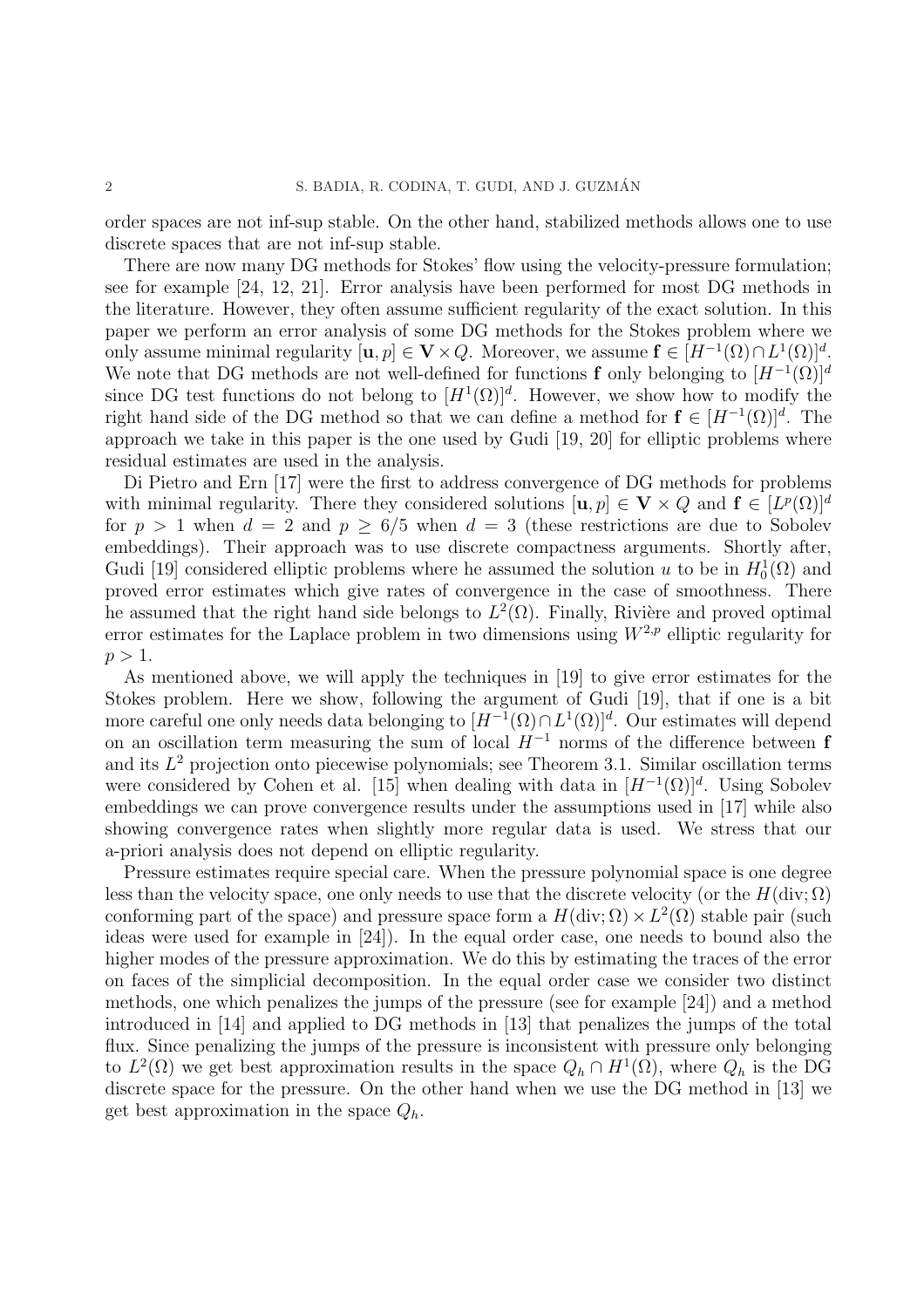Since standard DG methods are not well defined for  $f \in [H^{-1}(\Omega)]^d$  we modify the righthand side in order to consider this case with the help of enrichment operators. We show that the proposed method converges strongly in  $[H^1(\Omega)]^d \times L^2(\Omega)$ . Moreover, we show that if one modifies the right-hand side appropriately (i.e. chooses the enrichment operator appropriately), a best approximation property will hold.

All our analysis is based on the assumption that the polynomial degree of the finite element approximation is kept constant. Thus, our results proving convergence under minimal regularity assumptions hold in the case in which the mesh size tends to zero.

The paper is organized as follows. In Section 2 we introduce notation and some preliminary results. We propose the methods to be analyzed in Section 3 and prove velocity error estimates. Section 4 is devoted to pressure error estimates. The analysis for a method that penalizes flux jumps is included in Section 5. Finally, the extension of the previous analyses to forcing terms in  $[H^{-1}(\Omega)]^d$  is carried out in Section 6.

### 2. Notation and Preliminaries

The following notation will be used throughout the article:

 $\mathcal{T}_h$  = face to face, shape regular simplicial triangulations of  $\Omega$  $T = a$  simplex of  $\mathcal{T}_h$   $h_T =$  diameter of  $T$   $h = \max\{h_T : T \in \mathcal{T}_h\}$  $\mathcal{V}_h^i$  = set of all vertices in  $\mathcal{T}_h$  that are in  $\Omega$  $\mathcal{V}_h^b$  = set of all vertices in  $\mathcal{T}_h$  that are on  $\partial\Omega$  $\mathcal{V}_h = \mathcal{V}^i \cup \mathcal{V}^b$  $\mathcal{E}_h^i$  = set of all interior edges of  $\mathcal{T}_h$  $\mathcal{E}_h^b =$  set of all boundary edges of  $\mathcal{T}_h$  $\mathcal{E}_h=\mathcal{E}_h^i\cup\mathcal{E}_h^b$  $h_e = |e|$ , the diameter of  $e \in \mathcal{E}_h$  $\mathcal{T}_z =$  set of all simplices sharing the vertex z  $\mathcal{T}_e$  = patch of two simplices sharing the face e  $\nabla_h$  = piecewise (element-wise) gradient  $\mathbb{P}_m(T)$  = space of polynomials of degree less than or equal to  $m \geq 0$  and defined on T  $I =$  Identity matrix of size  $d \times d$ .

Let us define the discrete spaces

 $\mathbf{V}_h = \{\mathbf{v}_h \in [L^2(\Omega)]^d : \mathbf{v}_h|_T \in [\mathbb{P}_r(T)]^d$ and  $S_h^s = \{q_h \in Q : q_h|_T \in \mathbb{P}_s(T)\}.$ 

We will consider the cases  $s = r - 1$  and the equal order case  $s = r$ . For the sake of convenience, let us define a broken Sobolev space

$$
H^{1}(\Omega, \mathcal{T}_{h}) = \{ v \in L^{2}(\Omega) : v|_{T} \in H^{1}(T) \quad \forall T \in \mathcal{T}_{h} \}.
$$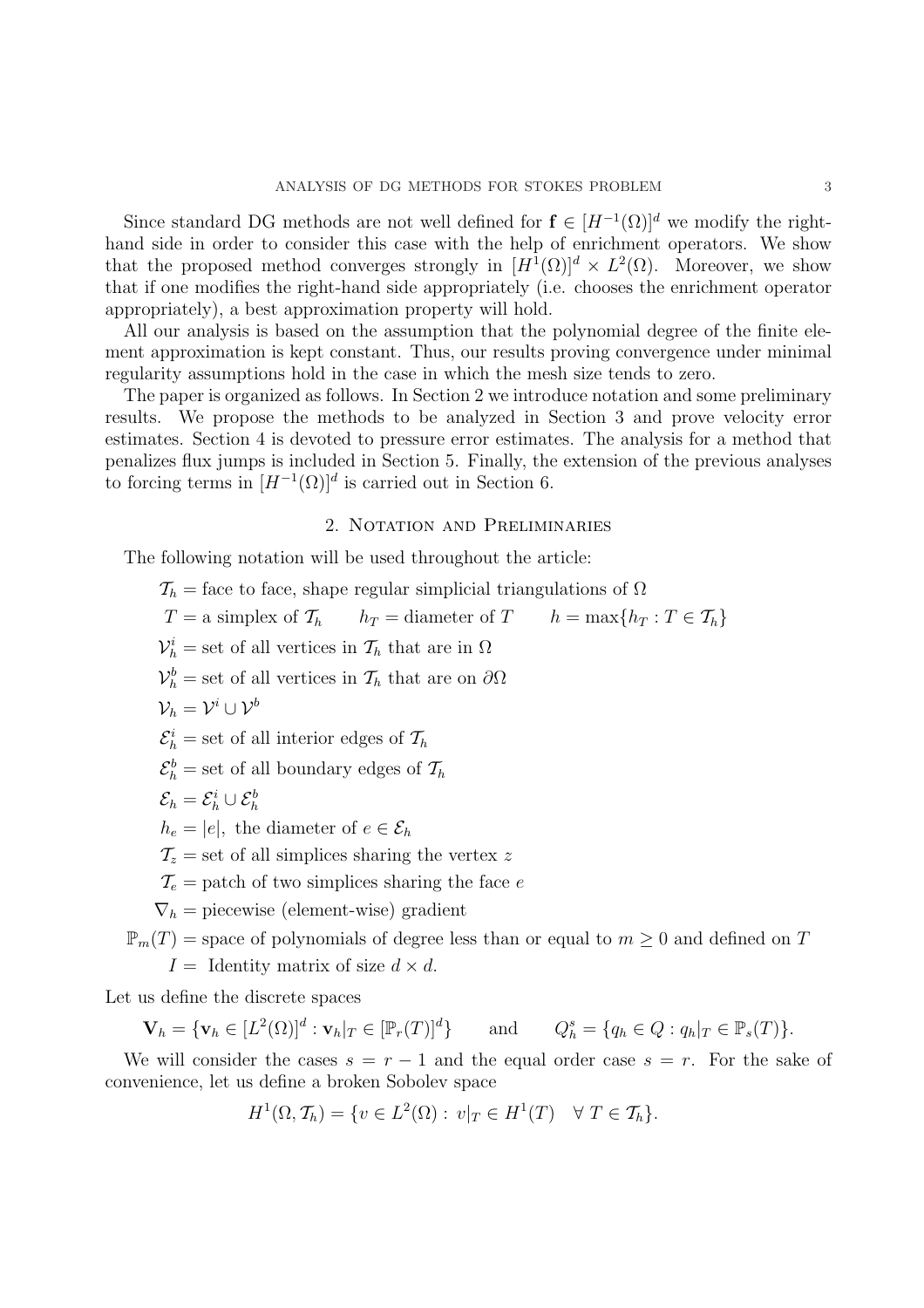In the problem setting, we require jump and mean definitions of discontinuous functions, vector functions and tensors. For any  $e \in \mathcal{E}_h^i$ , there are two simplices  $T_+$  and  $T_-$  such that  $e = \partial T_+ \cap \partial T_-.$  Let  $\mathbf{n}_+$  be the unit normal of e pointing from  $T_+$  to  $T_-,$  and  $\mathbf{n}_- = -\mathbf{n}_+$ . For any  $v \in H^1(\Omega, \mathcal{T}_h)$ , we define the jump and mean of v on e by

$$
[v] = v_{+}\mathbf{n}_{+} + v_{-\mathbf{n}_{-}}
$$
, and  $\{v\} = \frac{1}{2}(v_{+} + v_{-})$ , respectively,

where  $v_{\pm} = v$  $\big|_{T_{\pm}}$ . We define for **v** ∈  $[H^1(\Omega, \mathcal{T}_h)]^d$  the jump and mean of **v** on  $e \in \mathcal{E}_h^i$  by

$$
[\![\mathbf{v}]\!] = \mathbf{v}_+ \cdot \mathbf{n}_+ + \mathbf{v}_- \cdot \mathbf{n}_-, \text{ and } \{\!\{\mathbf{v}\}\!\} = \frac{1}{2}(\mathbf{v}_+ + \mathbf{v}_-), \text{ respectively.}
$$

We also require the full jump of vector valued functions. For  $\mathbf{v} \in [H^1(\Omega, \mathcal{T}_h)]^d$ , we define the full jump by

$$
[\hspace{-1.5pt}[ \underline{\mathbf{v}} ]\hspace{-1.5pt}] = \mathbf{v}_+ \otimes \mathbf{n}_+ + \mathbf{v}_- \otimes \mathbf{n}_-,
$$

where for two vectors in Cartesian coordinates  $\mathbf{a} = (a_i)$  and  $\mathbf{b} = (b_i)$ , we define the matrix  $\mathbf{a} \otimes \mathbf{b} = [a_i b_j]_{1 \leq i,j \leq d}$ . Similarly, for tensors  $\tau \in [H^1(\Omega, \mathcal{T}_h)]^{d \times d}$  the jump and mean on  $e \in \mathcal{E}_h^i$ are defined by

$$
\llbracket \tau \rrbracket = \tau_+ \mathbf{n}_+ + \tau_- \mathbf{n}_-, \text{ and } \{\!\{\tau\}\!\} = \frac{1}{2} (\tau_+ + \tau_-), \text{ respectively.}
$$

For notational convenience, we also define the jump and mean on the boundary faces  $e \in \mathcal{E}_h^b$ by modifying them appropriately. We use the definition of jump by understanding that  $v_0 = 0$  (similarly,  $\mathbf{v}_0 = 0$  and  $\tau_0 = 0$ ) and the definition of mean by understanding that  $v_-=v_+$  (similarly,  $\mathbf{v}_-=\mathbf{v}_+$  and  $\tau_-=\tau_+$ ).

In the analysis of next sections, we require the existence of an enriching operator  $E_h$ :  $\mathbf{V}_h \to \mathbf{V}_h \cap H_0^1(\Omega)$  such that

(2.1) 
$$
\left(\sum_{T\in\mathcal{T}_h} h_T^{-2} \|E_h \mathbf{v}_h - \mathbf{v}_h\|_{L^2(T)}^2\right)^{1/2} + \|\nabla_h (E_h \mathbf{v}_h - \mathbf{v}_h)\|_{L^2(\Omega)} \leq C \|\mathbf{v}_h\|_h,
$$

where

(2.2) 
$$
\|\mathbf{v}_h\|_{h}^{2} = \sum_{T \in \mathcal{T}_h} \|\nabla \mathbf{v}_h\|_{L^2(T)}^2 + \sum_{e \in \mathcal{E}_h^i} \int_e \frac{1}{h_e} \|\mathbf{v}_h\|^2.
$$

It is well known that this type of enriching operators can be constructed by averaging techniques [7, 8].

We will also need the following inverse estimates [10].

**Lemma 2.1.** There exists a constant  $C_m$  such that for all  $v \in \mathbb{P}_m(T)$  one has

$$
(2.3) \t\t\t ||v||_{H^1(T)} \le C_m h_T^{-1} ||v||_{L^2(T)}
$$

and

(2.4) 
$$
||v||_{L^{2}(\partial T)} \leq C_{m} h_{T}^{-1/2} ||v||_{L^{2}(T)}.
$$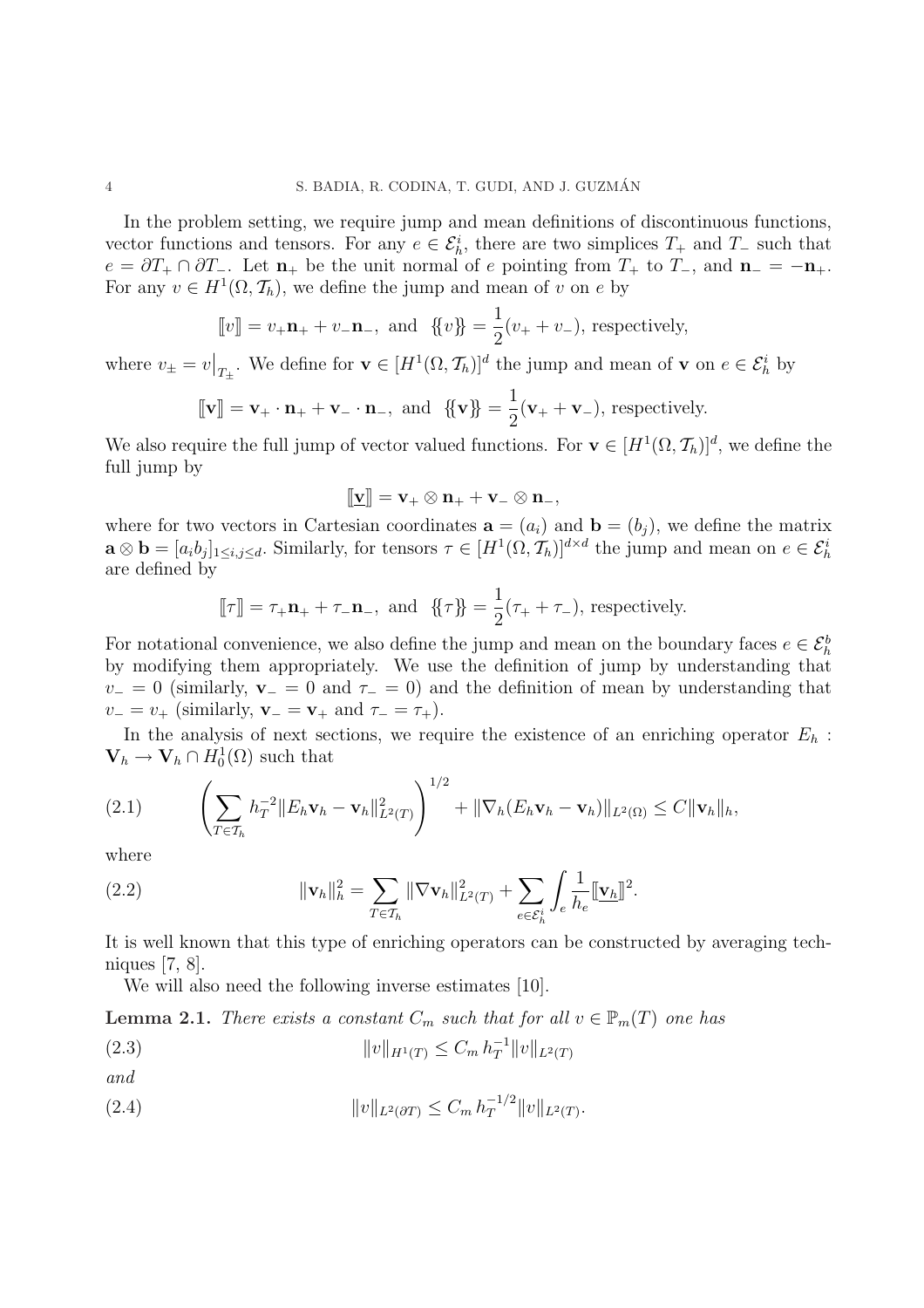For the next lemma we need to recall the definition of the  $H^{-1}(D)$  norm:

$$
\|\mathbf{f}\|_{H^{-1}(D)} = \sup_{\mathbf{w}\in [H_0^1(D)]^d} \frac{\mathbf{f}(\mathbf{w})}{\|\mathbf{w}\|_{H^1(D)}}.
$$

For subsequent analyses, we define the restrictions of **f** to  $H_0^1(T)$  by  $f_T$  and to  $H_0^1(T_e)$  by  $f_e$ . That is

(2.5) 
$$
\mathbf{f}_T(\mathbf{v}_1) = \mathbf{f}(\tilde{\mathbf{v}}_1) \quad \forall \mathbf{v}_1 \in H_0^1(T),
$$

(2.6) 
$$
\mathbf{f}_e(\mathbf{v}_2) = \mathbf{f}(\tilde{\mathbf{v}}_2) \quad \forall \mathbf{v}_2 \in H_0^1(\mathcal{T}_e),
$$

where  $\tilde{\mathbf{v}}_1$  (or  $\tilde{\mathbf{v}}_2$ ) is the extensions of  $\mathbf{v}_1$  (or  $\mathbf{v}_2$ ) by zero outside of  $T$  (or  $\mathcal{T}_e$ ). The following residual estimates which resemble local-efficiency estimates will be crucial for forthcoming analysis:

# **Lemma 2.2.** Let  $\mathbf{f}_h \in \mathbf{V}_h$ ,  $\mathbf{v}_h \in \mathbf{V}_h$  and  $q_h \in Q_h$  be arbitrary. Then, it holds that

$$
h_T \|\mathbf{f}_h + \Delta \mathbf{v}_h - \nabla q_h\|_{L^2(T)} \leq C \left( \|\nabla (\mathbf{u} - \mathbf{v}_h)\|_{L^2(T)} + \|p - q_h\|_{L^2(T)} + \|\mathbf{f}_T - \mathbf{f}_h\|_{H^{-1}(T)} \right),
$$
  

$$
\|h_e^{1/2} \|\nabla_h \mathbf{v}_h - q_h I\| \|_{L^2(e)} \leq C \left( \|\nabla_h (\mathbf{u} - \mathbf{v}_h)\|_{L^2(T_e)} + \|p - q_h\|_{L^2(T_e)} + \|\mathbf{f}_e - \mathbf{f}_h\|_{H^{-1}(T_e)} \right).
$$

*Proof.* We begin by proving the first estimate. Let  $b_T \in H_0^1(T)$  be the polynomial bubble function that takes unit value at the barycenter of  $T$ . Then it is obvious that

$$
||b_T(\mathbf{f}_h + \Delta \mathbf{v}_h - \nabla q_h)||_{L^2(T)} \leq ||\mathbf{f}_h + \Delta \mathbf{v}_h - \nabla q_h||_{L^2(T)},
$$

where  $f_h \in V_h$  is an arbitrary polynomial on T. Using the fact that all norms are equivalent on a finite dimensional space and a scaling argument, there exists a positive constant  $C_1$ such that

$$
C_1\|\mathbf{f}_h + \Delta \mathbf{v}_h - \nabla q_h\|_{L^2(T)}^2 \leq \|b_T^{1/2}(\mathbf{f}_h + \Delta \mathbf{v}_h - \nabla q_h)\|_{L^2(T)}^2.
$$

The constant  $C_1$  depends on the shape of T and the polynomial order, but not on the diameter of T. Let  $\mathbf{w}_h = b_T (\mathbf{f}_h + \Delta \mathbf{v}_h - \nabla q_h)$ . Clearly  $\mathbf{w}_h \in [H_0^1(T)]^d$ . Then  $\begin{array}{ccc} \n\cdot & \cdot & \cdot & \cdot & \cdot \\
\cdot & \cdot & \cdot & \cdot & \cdot \\
\cdot & \cdot & \cdot & \cdot & \cdot\n\end{array}$ 

$$
C_1 \int_T (\mathbf{f}_h + \Delta \mathbf{v}_h - \nabla q_h)^2 \leq \int_T \mathbf{w}_h \cdot (\mathbf{f}_h + \Delta \mathbf{v}_h - \nabla q_h)
$$
  
=  $\mathbf{f}_T(\mathbf{w}_h) + \int_T \mathbf{w}_h \cdot (\Delta \mathbf{v}_h - \nabla q_h) + (\mathbf{f}_h - \mathbf{f}_T)(\mathbf{w}_h),$ 

where  $\mathbf{f}_h(\mathbf{w}_h) = \int_T \mathbf{f}_h \cdot \mathbf{w}_h$ . Let  $\tilde{\mathbf{w}}_h$  be the extension of  $\mathbf{w}_h$  by zero outside of T. Then using  $(2.5)$ ,  $(1.1)$  and integration by parts,

$$
\mathbf{f}_T(\mathbf{w}_h) + \int_T \mathbf{w}_h \cdot (\Delta \mathbf{v}_h - \nabla q_h) = \mathbf{f}(\tilde{\mathbf{w}}_h) + \int_T \mathbf{w}_h \cdot (\Delta \mathbf{v}_h - \nabla q_h)
$$
  
= 
$$
\int_{\Omega} \nabla \mathbf{u} : \nabla \tilde{\mathbf{w}}_h - \int_{\Omega} \nabla \cdot \tilde{\mathbf{w}}_h p
$$
  
- 
$$
\int_T \nabla \mathbf{v}_h : \nabla \mathbf{w}_h + \int_T \nabla \cdot \mathbf{w}_h q_h
$$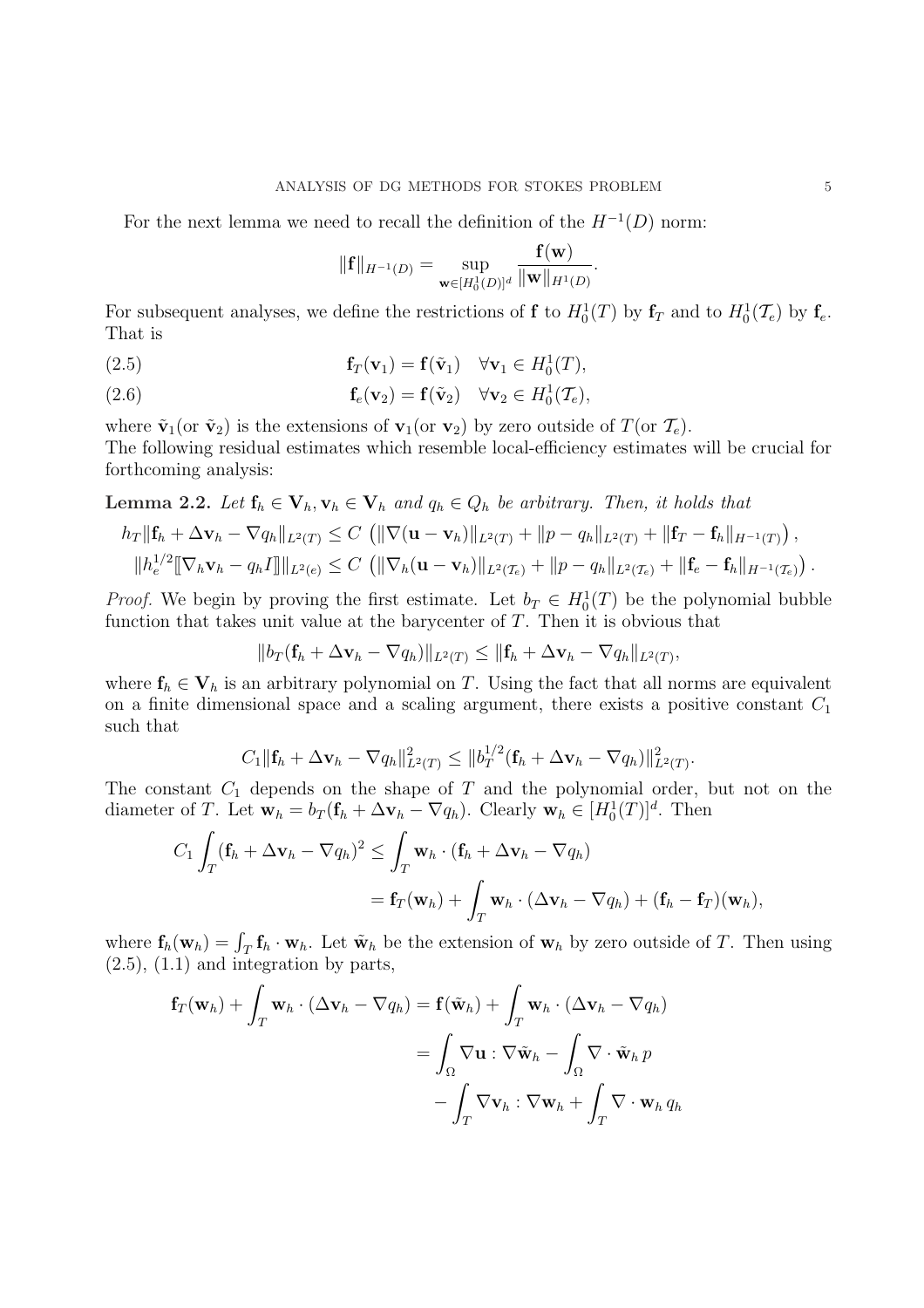$$
= \int_T \nabla (\mathbf{u} - \mathbf{v}_h) : \nabla \mathbf{w}_h - \int_T \nabla \cdot \mathbf{w}_h (p - q_h).
$$

Therefore

$$
C_1h_T^2\|\mathbf{f}_h + \Delta \mathbf{v}_h - \nabla q_h\|_{L^2(T)}^2 \leq h_T^2\|\nabla(\mathbf{u} - \mathbf{v}_h)\|_{L^2(T)}\|\nabla \mathbf{w}_h\|_{L^2(T)} + h_T^2\|\nabla \cdot \mathbf{w}_h\|_{L^2(T)}\|p - q_h\|_{L^2(T)} + h_T^2\|\mathbf{w}_h\|_{H^1(T)}\|\mathbf{f}_T - \mathbf{f}_h\|_{H^{-1}(T)}.
$$

Using an inverse inequality,

$$
Ch_T\|\mathbf{f}_h+\Delta\mathbf{v}_h-\nabla q_h\|_{L^2(T)}\leq \|\nabla(\mathbf{u}-\mathbf{v}_h)\|_{L^2(T)}+\|p-q_h\|_{L^2(T)}+\|\mathbf{f}_T-\mathbf{f}_h\|_{H^{-1}(T)}.
$$

It completes the proof of the first inequality.

To prove the second inequality, let  $b_e \in H_0^1(\mathcal{T}_e)$  be the face bubble function that takes unit value at the barycenter of the face e. Let  $\psi$  be the extension of  $[\![\nabla_h \mathbf{v}_h - q_h I]\!]$  to  $\mathcal{T}_e$  by constants along the lines orthogonal to the edge e. Let  $\mathbf{w}_h = b_e \psi$ . Then by scaling

(2.7) 
$$
\|\mathbf{w}_h\|_{L^2(\mathcal{T}_e)} \leq C \|h_e^{1/2} \|\nabla_h \mathbf{v}_h - q_h I\| \|_{L^2(e)}.
$$

Using again a scaling argument,

$$
C\|\[\nabla_h \mathbf{v}_h - q_h I\]\|_{L^2(e)}^2 \leq \|b_e^{1/2} \[\nabla_h \mathbf{v}_h - q_h I\]\|_{L^2(e)}^2 = \int_e \mathbf{w}_h \cdot [\nabla_h \mathbf{v}_h - q_h I]\]
$$
  
\n
$$
= \sum_{T \subset \mathcal{T}_e} \int_T \nabla \mathbf{v}_h : \nabla \mathbf{w}_h - \sum_{T \subset \mathcal{T}_e} \int_T \nabla \cdot \mathbf{w}_h q_h
$$
  
\n
$$
+ \sum_{T \subset \mathcal{T}_e} \int_T (\Delta \mathbf{v}_h - \nabla q_h) \cdot \mathbf{w}_h
$$
  
\n
$$
= \sum_{T \subset \mathcal{T}_e} \int_T \nabla(\mathbf{v}_h - \mathbf{u}) : \nabla \mathbf{w}_h - \sum_{T \subset \mathcal{T}_e} \int_T \nabla \cdot \mathbf{w}_h (q_h - p)
$$
  
\n
$$
+ \sum_{T \subset \mathcal{T}_e} \int_T (\Delta \mathbf{v}_h - \nabla q_h + \mathbf{f}_h) \cdot \mathbf{w}_h + (\mathbf{f}_e - \mathbf{f}_h)(\mathbf{w}_h),
$$

where  $f_h(w_h) = \int_{\mathcal{T}_e} f_h \cdot w_h$ . Using the Cauchy-Schwarz inequality and an inverse inequality,

$$
h_e \|\[\nabla_h \mathbf{v}_h - q_h I\]\|_{L^2(e)}^2 \leq C \left( \|\nabla_h (\mathbf{v}_h - \mathbf{u})\|_{L^2(\mathcal{T}_e)} + \|p - q_h\|_{L^2(\mathcal{T}_e)} \right) \|\mathbf{w}_h\|_{L^2(\mathcal{T}_e)} + C \left( \sum_{T \subset \mathcal{T}_e} h_T^2 \|\Delta \mathbf{v}_h - \nabla q_h + \mathbf{f}_h\|_{L^2(\mathcal{T})}^2 \right)^{1/2} \|\mathbf{w}_h\|_{L^2(\mathcal{T}_e)} + C \|\mathbf{f}_e - \mathbf{f}_h\|_{H^{-1}(\mathcal{T}_e)} \|\mathbf{w}_h\|_{L^2(\mathcal{T}_e)}.
$$

Using  $(2.7)$  and the first inequality of this lemma, we complete the proof.  $\Box$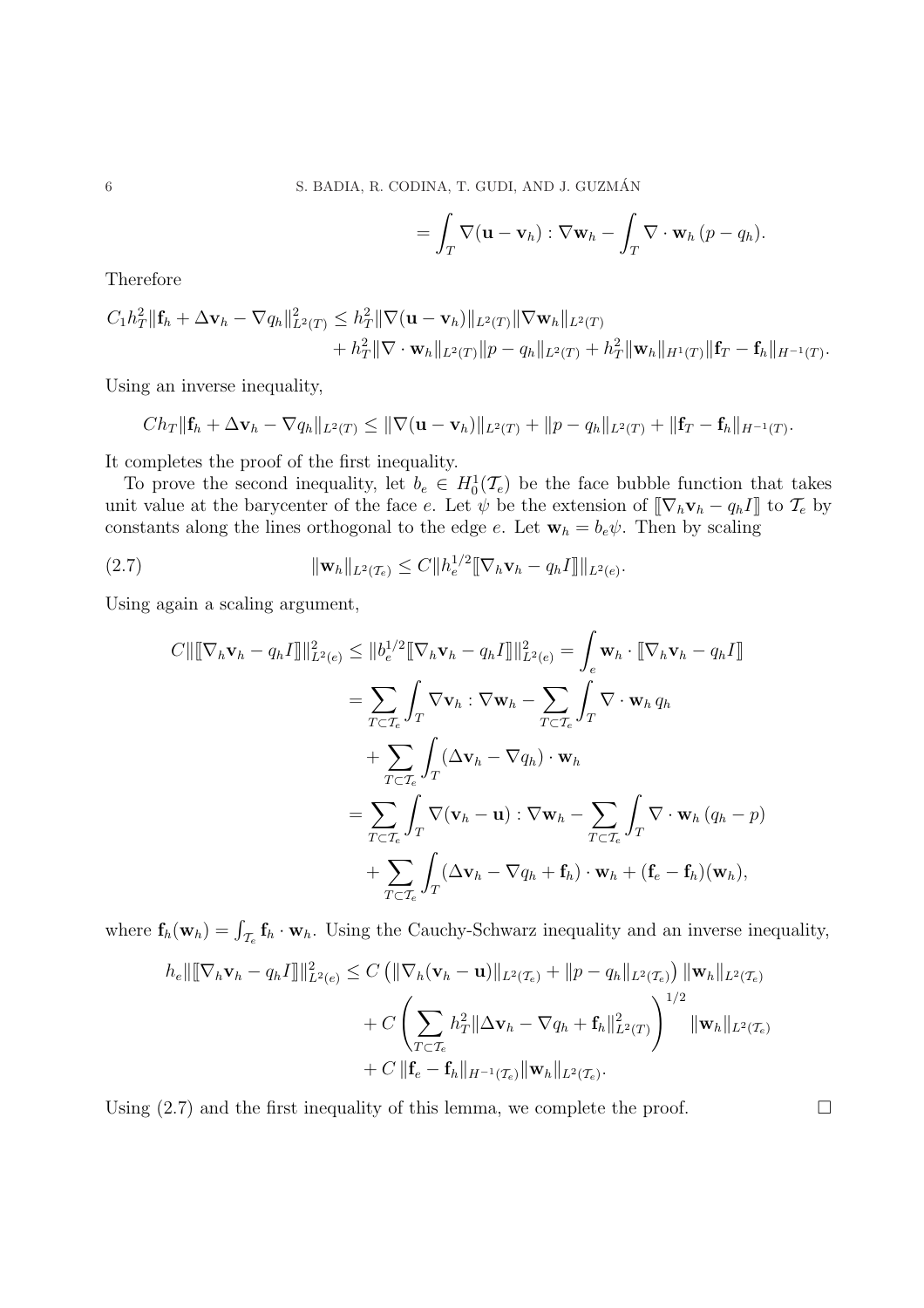#### 3. Discontinuous Galerkin Methods

We now describe the DG methods we will consider. For simplicity we only consider the symmetric interior penalty formulation for the Laplace operator (see the form  $A_h$  below), but the analysis can readily be applied to other methods found in [3]. Define

(3.1) 
$$
\mathcal{A}_h(\mathbf{w}_h, \mathbf{v}_h) = \sum_{T \in \mathcal{T}_h} \int_T \nabla \mathbf{w}_h : \nabla \mathbf{v}_h - \sum_{e \in \mathcal{E}_h} \int_e \{ \{\nabla_h \mathbf{w}_h\} \} : [\underline{\mathbf{v}_h}]
$$

$$
- \sum_{e \in \mathcal{E}_h} \int_e \{ \{\nabla_h \mathbf{v}_h\} \} : [\underline{\mathbf{w}_h}] + \sum_{e \in \mathcal{E}_h} \int_e \frac{\eta}{h_e} [\underline{\mathbf{w}_h}] : [\underline{\mathbf{v}_h}],
$$

where  $\eta$  is a stabilization (algorithmic) parameter, and

(3.2) 
$$
\mathcal{B}_h(\mathbf{v}_h, q_h) = -\sum_{T \in \mathcal{T}_h} \int_T \nabla \cdot \mathbf{v}_h q_h + \sum_{e \in \mathcal{E}_h} \int_e \{\!\{q_h\}\!\} [\![\mathbf{v}_h]\!].
$$

The DG method we consider is to find  $[\mathbf{u}_h, p_h] \in \mathbf{V}_h \times Q_h$  such that

(3.3a) 
$$
\mathcal{A}_h(\mathbf{u}_h, \mathbf{v}_h) + \mathcal{B}_h(\mathbf{v}_h, p_h) = \mathbf{f}(\mathbf{v}_h)
$$
  $\forall \mathbf{v}_h \in \mathbf{V}_h$ 

(3.3b) 
$$
\mathcal{B}_h(\mathbf{u}_h, q_h) - \mathcal{S}_h(p_h, q_h) = 0 \qquad \forall q_h \in Q_h,
$$

where  $S_h$  is a semi-positive definite bilinear form, i.e.,  $S_h(q_h, q_h) \geq 0$  for all  $q_h \in Q_h$ . In the case  $Q_h = Q_h^{r-1}$  we set  $S_h \equiv 0$ . In the case  $Q_h = Q_h^r$  (i.e. equal order case) we set

$$
\mathcal{S}_h(q,p) = \sum_{e \in \mathcal{E}_h^i} h_e \int_e [ \! [q] \! ] \cdot [ \! [p] \! ] .
$$

The reason why extra stabilization is needed for the equal order case is to control the higher modes of the approximate pressure. In a later section we describe the method were we penalize the total flux. The error estimates will be slightly different.

Note that we are implicitly assuming that  $f(v_h)$  makes sense for all  $v_h \in V_h$ . This is certainly not the case if we only assume that  $f \in [H^{-1}(\Omega)]^d$ . From now on we assume that  $f \in [H^{-1}(\Omega) \cap L^1(\Omega)]^d$ .

For the rest of the analysis, we define  $\mathbf{Z}_h = {\mathbf{v}_h \in \mathbf{V}_h : \mathcal{B}_h(\mathbf{v}_h, q_h) = 0 \quad \forall q_h \in Q_h}$ . We note that  $\Pi^{\text{RT}}$ **u** belongs to  $\mathbf{Z}_h$  where  $\Pi^{\text{RT}} : [H_0^1(\Omega)]^d \to \mathbf{V}_h \cap H_0(\text{div};\Omega)$  is the Raviart-Thomas projection of index r; see for example [22]. Therefore, if  $\mathbf{u} \in [H^{1+s}(\Omega)]^d$  for any  $s \geq 0$  we have

(3.4) 
$$
\inf_{\mathbf{v}_h \in \mathbf{Z}_h} \|\mathbf{u} - \mathbf{v}_h\|_h \leq C \|\mathbf{u} - \Pi^{\text{RT}} \mathbf{u}\|_h \leq C \; h^s \|\mathbf{u}\|_{H^{1+s}(\Omega)}.
$$

We also need the following coercivity estimate. For a sufficiently large stabilizing parameter  $\eta > 0$ , it holds that

(3.5) 
$$
C\|\mathbf{v}_h\|_h^2 \leq \mathcal{A}_h(\mathbf{v}_h, \mathbf{v}_h) \quad \forall \mathbf{v}_h \in \mathbf{V}_h.
$$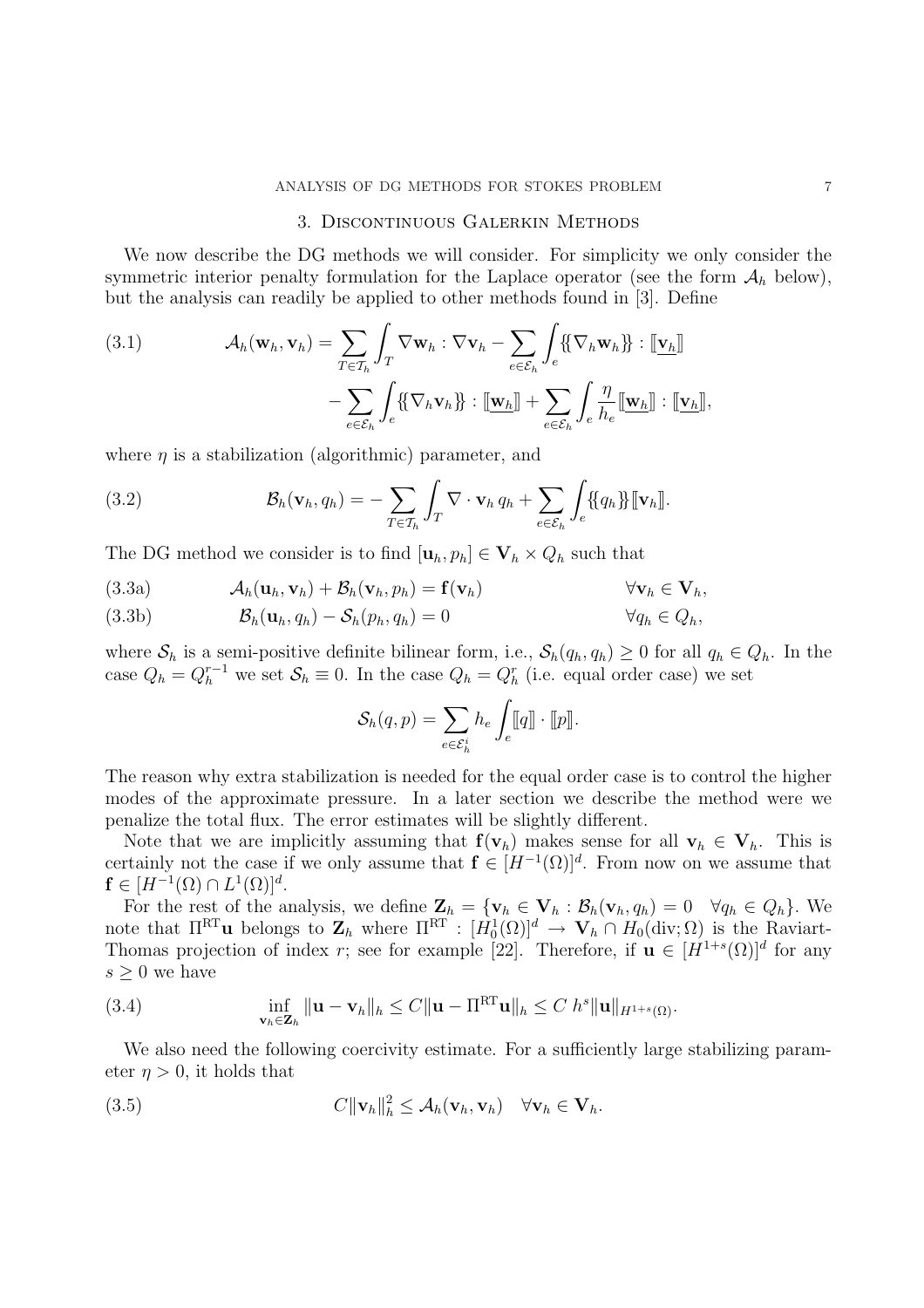In order to describe the error for the velocity we need to define  $Osc(f, \Omega)$ . Let P:  $[L^1(\Omega)]^d \to \mathbf{V}_h$  be the  $L^2$  orthogonal projection onto  $\mathbf{V}_h$ . That is,

$$
\int_{\Omega} (P\mathbf{f} - \mathbf{f}) \cdot \mathbf{w} = 0 \qquad \mathbf{w} \in \mathbf{V}_h.
$$

Note that this is well defined for functions in  $f \in [L^1(\Omega)]^d$ . Let us also define

$$
Osc(\mathbf{f}, \Omega) := \left(\sum_{e \in \mathcal{E}_h} \|\mathbf{f}_e - P\mathbf{f}\|_{H^{-1}(\mathcal{I}_e)}^2\right)^{1/2}.
$$

The following obvious estimate is useful to note for the subsequent analysis:

$$
\sum_{T \subset \mathcal{T}_e} ||\mathbf{f}_T - P\mathbf{f}||_{H^{-1}(T)}^2 \leq C ||\mathbf{f}_e - P\mathbf{f}||_{H^{-1}(\mathcal{T}_e)}^2.
$$

We can now prove an estimate for the velocity.

Theorem 3.1. It holds that

$$
\|\mathbf{u}-\mathbf{u}_h\|_h + \mathcal{S}_h(p_h, p_h)^{1/2} \leq C \Big( \inf_{\mathbf{v}_h \in \mathbf{Z}_h} \|\mathbf{u}-\mathbf{v}_h\|_h + Osc(\mathbf{f}, \Omega) \Big) + C \inf_{q_h \in Q_h} \big( \|p-q_h\|_{L^2(\Omega)} + \mathcal{S}_h(q_h, q_h)^{1/2} \big).
$$

*Proof.* Let  $\mathbf{v}_h \in \mathbf{Z}_h$  be arbitrary. Set  $\mathbf{w}_h = \mathbf{u}_h - \mathbf{v}_h$ . Then by using (3.5) and (3.3b),

$$
C||\mathbf{w}_h||_h^2 \leq A_h(\mathbf{u}_h, \mathbf{w}_h) - A_h(\mathbf{v}_h, \mathbf{w}_h)
$$
  
=  $\mathbf{f}(\mathbf{w}_h) - B_h(\mathbf{w}_h, p_h) - A_h(\mathbf{v}_h, \mathbf{w}_h)$   
=  $\mathbf{f}(\mathbf{w}_h) - B_h(\mathbf{w}_h, q_h) - A_h(\mathbf{v}_h, \mathbf{w}_h) - S_h(p_h, p_h) + S_h(p_h, q_h).$ 

Therefore,

$$
C||\mathbf{w}_h||_h^2 + \mathcal{S}_h(p_h, p_h) = \mathbf{f}(\mathbf{w}_h) - \mathcal{B}_h(\mathbf{w}_h, q_h) - \mathcal{A}_h(\mathbf{v}_h, \mathbf{w}_h) + \mathcal{S}_h(p_h, q_h)
$$
  
\n
$$
= \mathbf{f}(\mathbf{w}_h - E_h \mathbf{w}_h) - \mathcal{B}_h(\mathbf{w}_h - E_h \mathbf{w}_h, q_h) - \mathcal{A}_h(\mathbf{v}_h, \mathbf{w}_h - E_h \mathbf{w}_h)
$$
  
\n
$$
+ \mathbf{f}(E_h \mathbf{w}_h) - \mathcal{B}_h(E_h \mathbf{w}_h, q_h) - \mathcal{A}_h(\mathbf{v}_h, E_h \mathbf{w}_h) + \mathcal{S}_h(p_h, q_h)
$$
  
\n
$$
= \mathbf{f}(\mathbf{w}_h - E_h \mathbf{w}_h) - \mathcal{B}_h(\mathbf{w}_h - E_h \mathbf{w}_h, q_h) - \mathcal{A}_h(\mathbf{v}_h, \mathbf{w}_h - E_h \mathbf{w}_h)
$$
  
\n
$$
+ a(\mathbf{u}, E_h \mathbf{w}_h) + b(E_h \mathbf{w}_h, p) - \mathcal{B}_h(E_h \mathbf{w}_h, q_h) - \mathcal{A}_h(\mathbf{v}_h, E_h \mathbf{w}_h)
$$
  
\n
$$
+ \mathcal{S}_h(p_h, q_h).
$$

First note that

$$
(3.6) \t |a(\mathbf{u}, E_h \mathbf{w}_h) - \mathcal{A}_h(\mathbf{v}_h, E_h \mathbf{w}_h)| \leq C \|\mathbf{u} - \mathbf{v}_h\|_h \|\mathbf{w}_h\|_h
$$

$$
(3.7) \t\t\t |b(E_h\mathbf{w}_h, p) - \mathcal{B}_h(E_h\mathbf{w}_h, q_h)| \le C||p - q_h||_{L^2(\Omega)} \|\mathbf{w}_h\|_h
$$

(3.8) 
$$
|\mathcal{S}_h(p_h, q_h)| \leq \mathcal{S}_h(p_h, p_h)^{1/2} \mathcal{S}_h(q_h, q_h)^{1/2}.
$$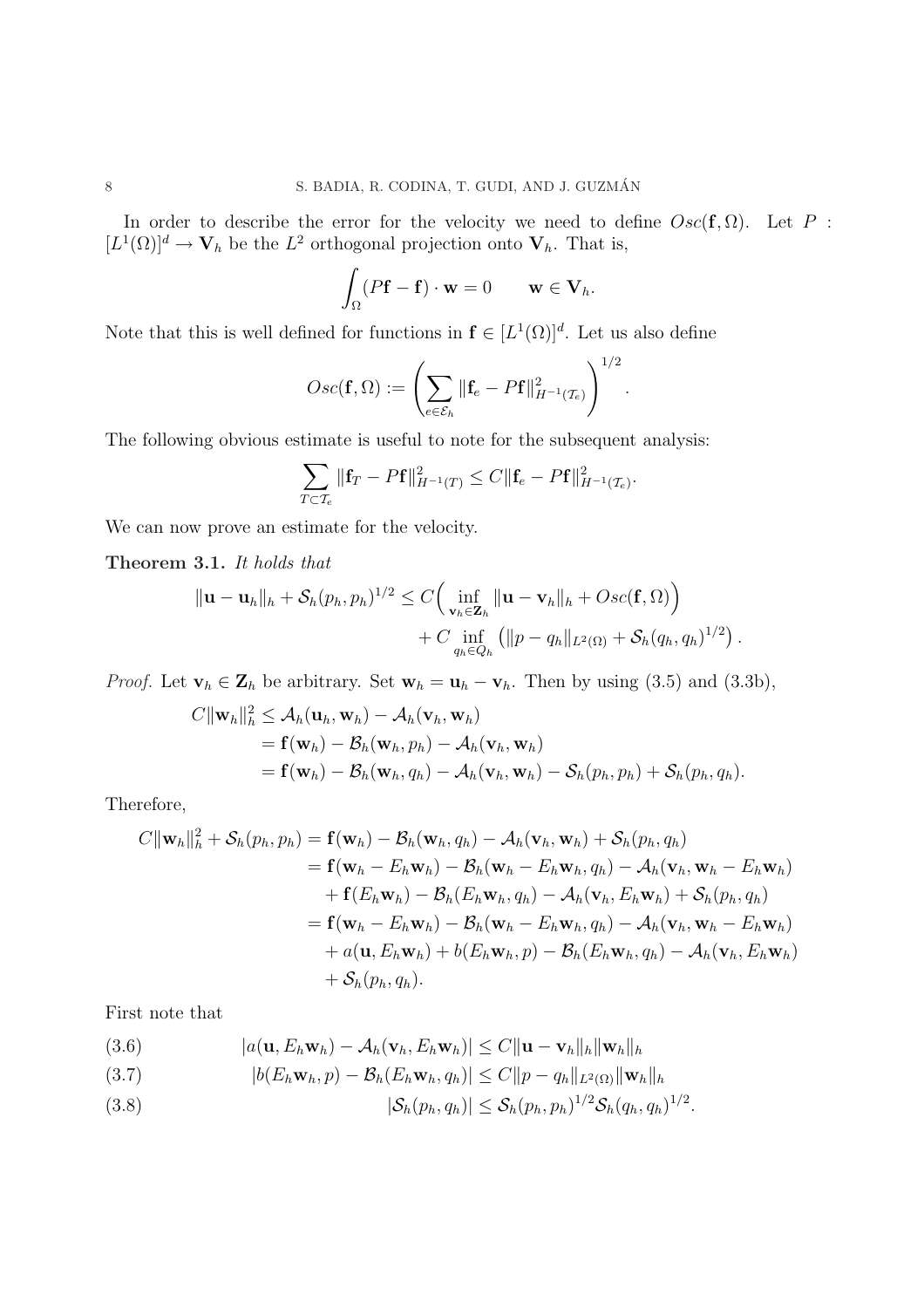Using integration by parts,

$$
(3.9) \quad -\mathcal{B}_h(\mathbf{w}_h - E_h \mathbf{w}_h, q_h) = -\sum_{T \in \mathcal{T}_h} \int_T \nabla q_h \cdot (\mathbf{w}_h - E_h \mathbf{w}_h) + \sum_{e \in \mathcal{E}_h^i} \int_e [[q_h]] \cdot \{ [\mathbf{w}_h - E_h \mathbf{w}_h] \}
$$

and

$$
-A_h(\mathbf{v}_h, \mathbf{w}_h - E_h \mathbf{w}_h) = \sum_{T \in \mathcal{T}_h} \int_T \Delta \mathbf{v}_h \cdot (\mathbf{w}_h - E_h \mathbf{w}_h) - \sum_{e \in \mathcal{E}_h^i} \int_e [\nabla_h \mathbf{v}_h] \cdot {\mathbf{w}_h - E_h \mathbf{w}_h}
$$
  
(3.10) 
$$
+ \sum_{e \in \mathcal{E}_h} \int_e {\mathbf{W}_h(\mathbf{w}_h - E_h \mathbf{w}_h)} \cdot [\mathbf{v}_h] - \sum_{e \in \mathcal{E}_h} \int_e \frac{\eta}{h_e} [\mathbf{v}_h] : [\mathbf{w}_h - E_h \mathbf{w}_h].
$$

Hence,

$$
\mathbf{f}(\mathbf{w}_h - E_h \mathbf{w}_h) - \mathcal{B}_h(\mathbf{w}_h - E_h \mathbf{w}_h, q_h) - \mathcal{A}_h(\mathbf{v}_h, \mathbf{w}_h - E_h \mathbf{w}_h)
$$
\n
$$
= \sum_{T \in \mathcal{T}_h} \int_T (P\mathbf{f} + \Delta \mathbf{v}_h - \nabla q_h) \cdot (\mathbf{w}_h - E_h \mathbf{w}_h)
$$
\n
$$
- \sum_{e \in \mathcal{E}_h} \int_e [\nabla_h \mathbf{v}_h - q_h \mathbf{I}] \cdot \{ \{\mathbf{w}_h - E_h \mathbf{w}_h \} \}
$$
\n
$$
+ \sum_{e \in \mathcal{E}_h} \int_e \{ \{\nabla_h (\mathbf{w}_h - E_h \mathbf{w}_h) \} \} : [\mathbf{v}_h] - \sum_{e \in \mathcal{E}_h} \int_e \frac{\eta}{h_e} [\mathbf{v}_h] : [\mathbf{w}_h - E_h \mathbf{w}_h].
$$

By using Cauchy-Schwarz, inequality (2.1) and Lemma 2.2, we find

(3.11) 
$$
|\mathbf{f}(\mathbf{w}_h - E_h \mathbf{w}_h) - \mathcal{B}_h(\mathbf{w}_h - E_h \mathbf{w}_h, q_h) - \mathcal{A}_h(\mathbf{v}_h, \mathbf{w}_h - E_h \mathbf{w}_h)|
$$
  
 
$$
\leq C \left( \|\mathbf{u} - \mathbf{v}_h\|_h + \|p - q_h\|_{L^2(\Omega)} + Osc(\mathbf{f}, \Omega) \right) \|\mathbf{w}_h\|_h.
$$

Altogether, we complete the proof.  $\Box$ 

A few remarks are in order. In the equal order case we see that  $\frac{1}{2}$ 

(3.12)  
\n
$$
\|\mathbf{u} - \mathbf{u}_h\|_h + \mathcal{S}_h(p_h, p_h)^{1/2} \leq C \Big( \inf_{\mathbf{v}_h \in \mathbf{Z}_h} \|\mathbf{u} - \mathbf{v}_h\|_h + Osc(\mathbf{f}, \Omega) \Big)
$$
\n
$$
+ C \inf_{q_h \in Q_h \cap H^1(\Omega)} \|p - q_h\|_{L^2(\Omega)}.
$$

Notice that in the last term we are taking the infimum over  $Q_h \cap H^1(\Omega)$ . In the case  $Q_h = Q_h^{r-1}$  we can take the infimum over  $Q_h$ . In the next section we modify the method in the equal order case in order to improve this result.

In order to prove convergence of the DG methods under consideration we will have to argue that  $Osc(f, \Omega)$  approaches zero as h tends to zero. We however, are not able to show this under the assumption that  $f \in [H^{-1}(\Omega) \cap L^1(\Omega)]^d$ . Therefore, we prove convergence requiring more regularity on f.

To this end, we establish the following inequality:

(3.13) 
$$
Osc(\mathbf{f}, \Omega) \le C \|\mathbf{f} - P\mathbf{f}\|_{H^{-1}(\Omega)}.
$$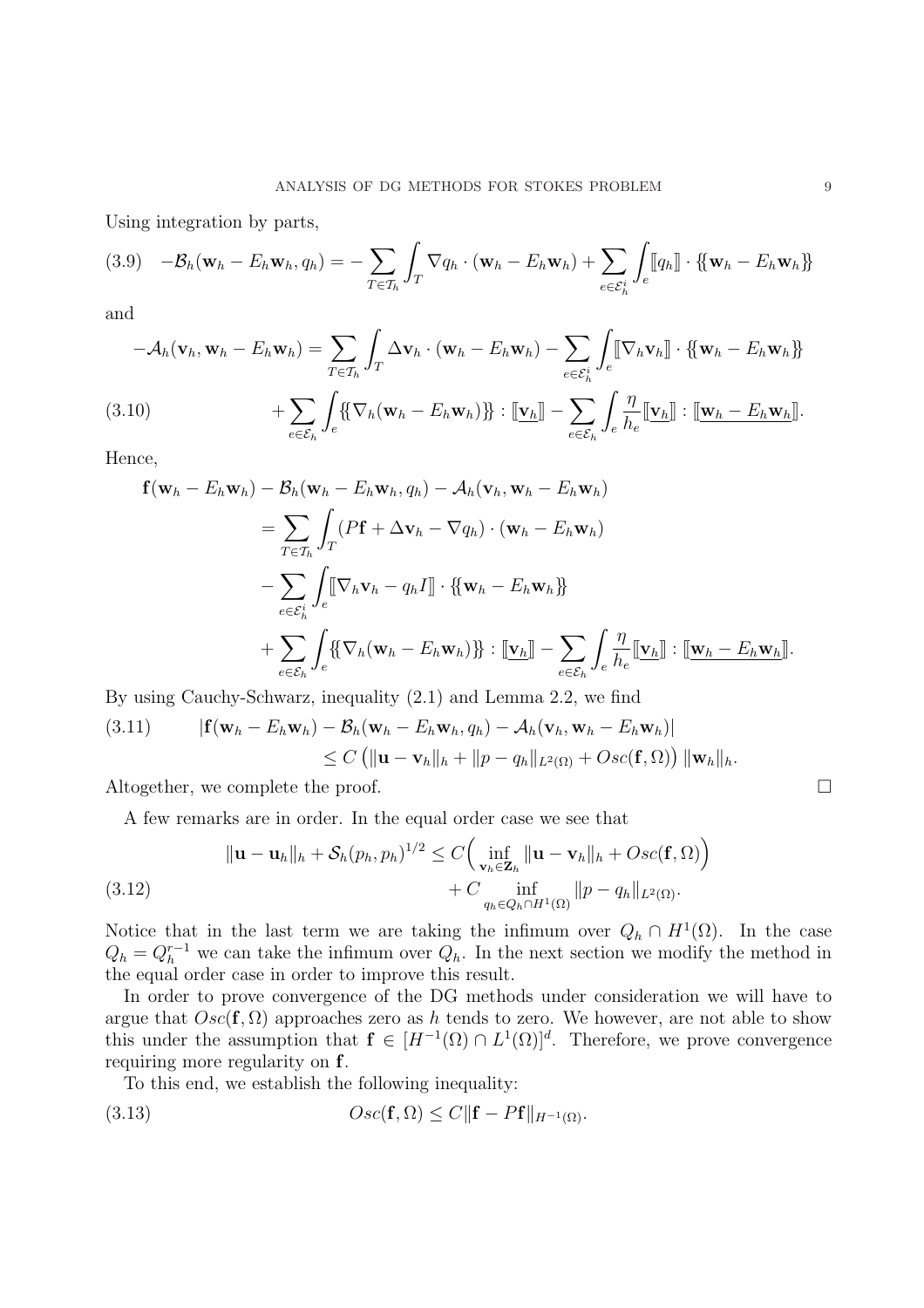A similar result was proved in [15]. Here we give an alternative proof for completeness. In order to prove (3.13), we recall the following Theorem [18]:

**Theorem 3.2.** For  $\tilde{\mathbf{f}} \in [H^{-1}(\Omega)]^d$ , there exists  $\mathbf{F} = [F_{ij}] \in [L^2(\Omega)]^{d \times d}$  such that

$$
\tilde{\mathbf{f}}(\mathbf{v}) = \int_{\Omega} \mathbf{F} : \nabla \mathbf{v} \quad \forall \mathbf{v} \in \mathbf{V},
$$

with

$$
\|\tilde{\mathbf{f}}\|_{H^{-1}(\Omega)} = \|\mathbf{F}\|_{L^2(\Omega)}.
$$

*Proof.* (of (3.13)) Let  $\mathbf{v} \in H_0^1(\mathcal{T}_e)$  and let  $\tilde{\mathbf{v}}$  be the extension of  $\mathbf{v}$  by zero outside of  $\mathcal{T}_e$ . Using Theorem 3.2 with  $\tilde{\mathbf{f}} = \mathbf{f} - P\mathbf{f}$ ,

$$
(\mathbf{f}_e - P\mathbf{f})(\mathbf{v}) = (\mathbf{f} - P\mathbf{f})(\tilde{\mathbf{v}}) = \int_{\Omega} \mathbf{F} : \nabla \tilde{\mathbf{v}} = \int_{\mathcal{T}_e} \mathbf{F} : \nabla \mathbf{v} \quad \forall \mathbf{v} \in [H_0^1(\mathcal{T}_e)]^d,
$$

we find

$$
\|\mathbf{f}_{e}-P\mathbf{f}\|_{H^{-1}(\mathcal{T}_{e})}^{2} \leq \|\mathbf{F}\|_{L^{2}(\mathcal{T}_{e})}^{2}.
$$

Therefore, the proof of (3.13) follows by summing over  $e \in \mathcal{E}_h$  and using Theorem 3.2.  $\Box$ 

Below we prove that  $\|\mathbf{f} - P\mathbf{f}\|_{H^{-1}(\Omega)} \to 0$  as  $h \to 0$  whenever  $\mathbf{f} \in [L^p(\Omega)]^d$  for  $p > 1$  if  $d = 2$ , and  $p \ge 6/5$  if  $d = 3$ ; these are exactly the assumptions made in [17].

First of all note that  $||Pf||_{L^p(\Omega)} \leq C ||f||_{L^p(\Omega)}$ . Then

$$
\|\mathbf{f} - P\mathbf{f}\|_{H^{-1}(\Omega)} = \sup_{\mathbf{v} \in [H_0^1(\Omega)]^d, \mathbf{v} \neq 0} \frac{(\mathbf{f} - P\mathbf{f})(\mathbf{v})}{\|\mathbf{v}\|_{H_0^1(\Omega)}}
$$

and

$$
(\mathbf{f} - P\mathbf{f})(\mathbf{v}) = (\mathbf{f} - P\mathbf{f})(\mathbf{v} - P\mathbf{v}) \leq \|\mathbf{f} - P\mathbf{f}\|_{L^p(\Omega)} \|\mathbf{v} - P\mathbf{v}\|_{L^q(\Omega)}
$$
  

$$
\leq C \|\mathbf{f} - P\mathbf{f}\|_{L^p(\Omega)} h^{1 - d(1/2 - 1/q)} \|\mathbf{v}\|_{H_0^1(\Omega)},
$$

where p and q are such that  $1/p + 1/q = 1$ . Therefore

$$
\|\mathbf{f} - P\mathbf{f}\|_{H^{-1}(\Omega)} \leq C \, h^{1 - d(1/2 - 1/q)} \|\mathbf{f} - P\mathbf{f}\|_{L^p(\Omega)}.
$$

Thus,

(3.14) 
$$
Osc(\mathbf{f}, \Omega) \leq Ch^{1-d(1/2-1/q)} \|\mathbf{f} - P\mathbf{f}\|_{L^p(\Omega)}.
$$

The following corollary is a simple consequence of the previous results.

Corollary 3.3. Assume  $f \in [L^p(\Omega)]^d$  for  $p > 1$  if  $d = 2$ , and  $p > 6/5$  when  $d = 3$ . Then,  $\|\mathbf{u}-\mathbf{u}_h\|_h + \mathcal{S}_h(p_h, p_h)^{1/2}$  converges to zero as h approaches zero. Moreover, if we assume  $[u, p] \in H^{1+s}(\Omega) \times H^s(\Omega)$  for  $0 \le s \le r$  and  $\mathbf{f} \in W^{\ell,p}(\Omega)$  for an integer  $0 \le \ell \le r+1$ , then we have

$$
(3.15) \|\mathbf{u}-\mathbf{u}_h\|_h + \mathcal{S}_h(p_h, p_h)^{1/2} \leq C h^{s}(\|\mathbf{u}\|_{H^{1+s}(\Omega)} + \|p\|_{H^s(\Omega)}) + C h^{1+\ell-d(1/2-1/q)}\|\mathbf{f}\|_{W^{\ell,p}(\Omega)}.
$$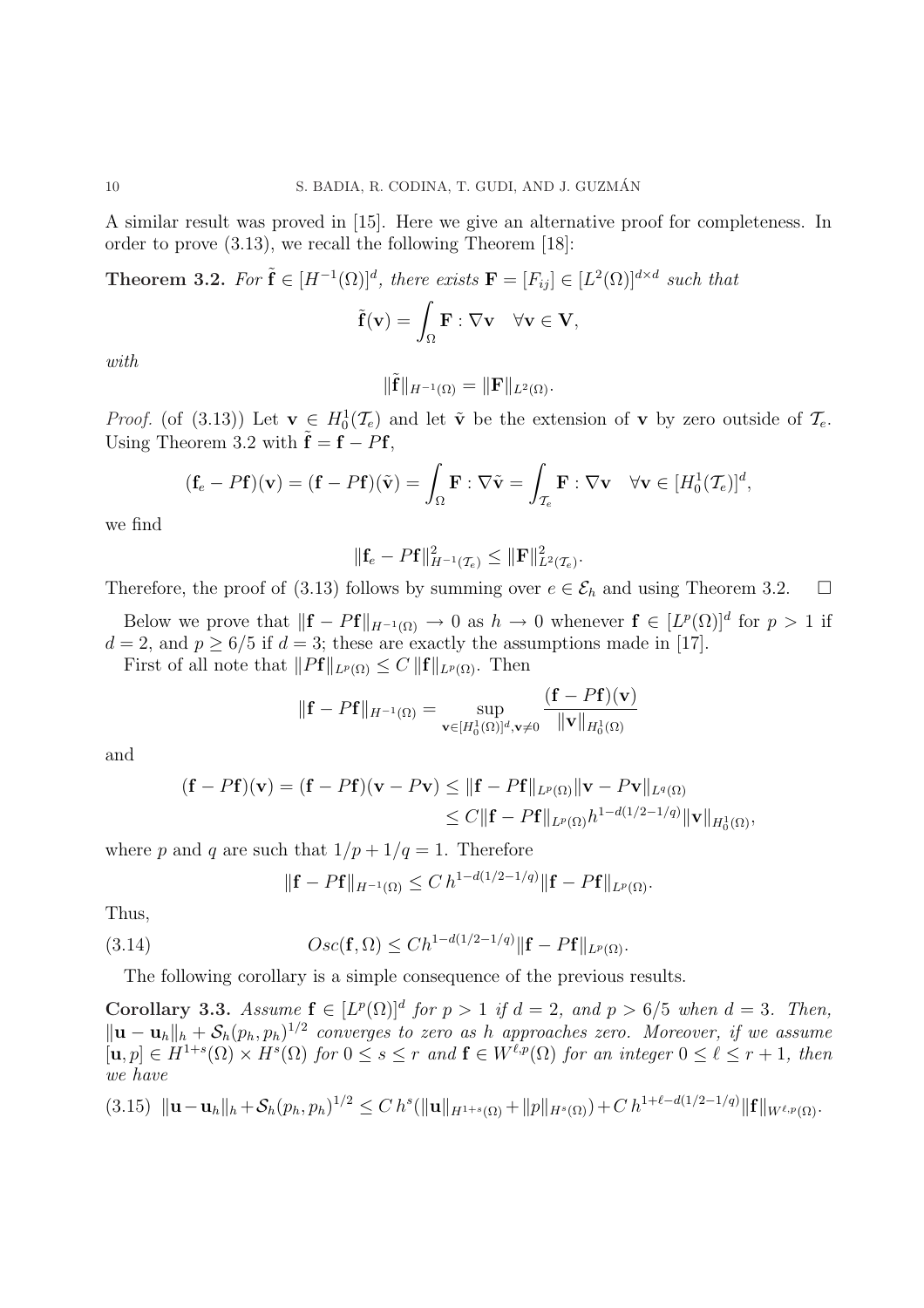*Proof.* Using  $(3.12)$  and  $(3.14)$  we have

$$
\|\mathbf{u} - \mathbf{u}_h\|_{h} + \mathcal{S}_h(p_h, p_h)^{1/2} \leq C \inf_{\mathbf{v}_h \in \mathbf{Z}_h} \|\mathbf{u} - \mathbf{v}_h\|_{h}
$$
  
+ C \inf\_{q\_h \in Q\_h} (\|p - q\_h\|\_{L^2(\Omega)} + S\_h(q\_h, q\_h)^{1/2})  
+ C h^{1-d(1/2-1/q)} \|\mathbf{f} - P\mathbf{f}\|\_{L^p(\Omega)}.

The inequality (3.15) follows using approximation properties of  $V_h$  and  $Q_h$  (or  $Q_h \cap H_0^1$  when  $Q_h = Q_h^r$ ).  $\Box$ 

## 4. Pressure Error Estimates

Next, we derive the error estimate in the approximation of pressure.

Theorem 4.1. If  $Q_h = Q_h^{r-1}$  $_{h}^{r-1}$  it holds

(4.1) 
$$
\|p - p_h\|_{L_2(\Omega)} \leq C \left( \inf_{\mathbf{v} \in \mathbf{Z}_h} \|\mathbf{u} - \mathbf{v}_h\|_h + \|p - P^{r-1}p\|_{L^2(\Omega)} + Osc(\mathbf{f}, \Omega) \right)
$$

and if  $Q_h = Q_h^r$  it holds

(4.2) 
$$
||p - p_h||_{L_2(\Omega)} \leq C \left( \inf_{\mathbf{v} \in \mathbf{Z}_h} ||\mathbf{u} - \mathbf{v}_h||_h + ||p - P^{r-1}p||_{L^2(\Omega)} + Osc(\mathbf{f}, \Omega) \right) + C \inf_{q_h \in Q_h} (||p - q_h||_{L^2(\Omega)} + S_h(q_h, q_h)^{1/2}),
$$

where  $P^{r-1}$  is the  $L^2$  projection onto the space of piecewise polynomials of degree  $r-1$ . Proof. **Step 1:** We first prove

(4.3) 
$$
\|P^{r-1}(p-p_h)\|_{L_2(\Omega)} \leq C \left( \|\mathbf{u}-\mathbf{u}_h\|_{h} + \|p - P^{r-1}p\|_{L^2(\Omega)} + Osc(\mathbf{f},\Omega) \right).
$$

Note that this will prove the theorem in the case of  $Q_h = Q_h^{r-1}$  $h^{r-1}$  (i.e.  $(4.1)$ ).

To this end, let  $m_h = P^{r-1}p$  and let  $\theta_h = P^{r-1}(p - p_h)$ . Then it is well-known (see for example [1]) that there exists  $\mathbf{v} \in \mathbf{V}$  such that

(4.4) 
$$
\nabla \cdot \mathbf{v} = \theta_h \quad \text{in } \Omega,
$$

$$
||\mathbf{v}||_{H^1(\Omega)} \leq C ||\theta_h||_{L_2(\Omega)}.
$$

Let  $\Pi_h: \mathbf{V} \to \mathbf{V}_h \cap [H_0^1(\Omega)]^d$  be the Nedelec projection [22] defined by Z

(4.6) 
$$
\int_{T} (\mathbf{v} - \Pi_h \mathbf{v}) \cdot \mathbf{w} = 0 \quad \forall \mathbf{w} \in \mathbf{N}^{r-1}(T)
$$

(4.7) 
$$
\int_{e} (\mathbf{v} - \Pi_{h} \mathbf{v}) \cdot \mathbf{n} q = 0 \quad \forall q \in \mathbb{P}^{r}(e), \ \forall e \subset \partial T,
$$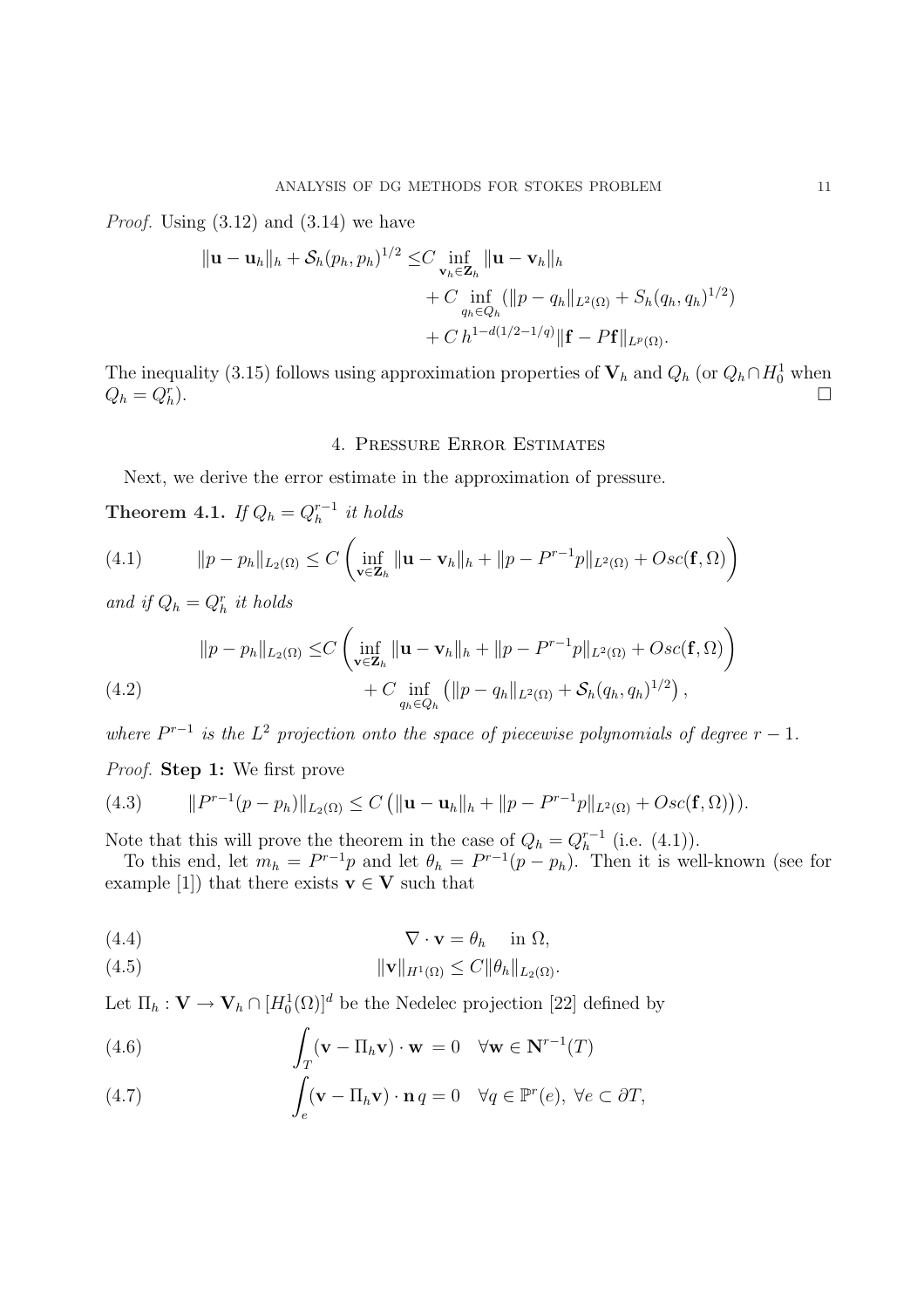where  $N^{r-1}(T)$  is the Nedelec space of index  $r-1$ . It is well known that the commuting property holds  $\nabla \cdot \Pi_h \mathbf{v} = P^{r-1} \nabla \cdot \mathbf{v}$  [22] and that the following stability estimate holds

(4.8) 
$$
\|\Pi_h \mathbf{v}\|_h \leq C \|\mathbf{v}\|_{H^1(\Omega)} \quad \text{ for all } \mathbf{v} \in [H_0^1(\Omega)]^d.
$$

We also set  $I_h: [H_0^1(\Omega)]^d \to \mathbf{V}_h \cap [H_0^1(\Omega)]^d$  to be the Scott-Zhang interpolant of degree r [25]. We will also use the bound

(4.9) 
$$
||I_h \mathbf{v}||_{H^1(\Omega)} \leq C ||\mathbf{v}||_{H^1(\Omega)} \text{ for all } \mathbf{v} \in [H_0^1(\Omega)]^d.
$$

Then,

$$
\|\theta_h\|_{L^2(\Omega)}^2 = \int_{\Omega} (\nabla \cdot \Pi_h \mathbf{v}) \, \theta_h = -\mathcal{B}_h(\Pi_h \mathbf{v}, \theta_h)
$$
  
\n
$$
= \mathcal{B}_h(\Pi_h \mathbf{v}, p_h) - \mathcal{B}_h(\Pi_h \mathbf{v}, m_h)
$$
  
\n
$$
= -\mathcal{A}_h(\mathbf{u}_h, \Pi_h \mathbf{v}) + \mathbf{f}(\Pi_h \mathbf{v}) - \mathcal{B}_h(\Pi_h \mathbf{v}, m_h)
$$
  
\n
$$
= -\mathcal{A}_h(\mathbf{u}_h, \Pi_h \mathbf{v}) + \mathbf{f}(\Pi_h \mathbf{v}) - \mathbf{f}(I_h \mathbf{v}) + a(\mathbf{u}, I_h \mathbf{v}) + b(I_h \mathbf{v}, p) - \mathcal{B}_h(\Pi_h \mathbf{v}, m_h)
$$
  
\n
$$
= -\mathcal{A}_h(\mathbf{u}_h, \Pi_h \mathbf{v}) + a(\mathbf{u}, I_h \mathbf{v}) - \mathbf{f}(I_h \mathbf{v} - \Pi_h \mathbf{v}) - \mathcal{B}_h(\Pi_h \mathbf{v} - I_h \mathbf{v}, m_h),
$$

where we used that  $b(I_h\mathbf{v}, p-m_h) = 0$  since  $\nabla \cdot I_h\mathbf{v}$  is a piecewise polynomial of degree  $r-1$ . Using the definition of  $\mathcal{A}_h$  we get

$$
-||\theta_h||_{L^2(\Omega)}^2 = \sum_{T \in \mathcal{T}_h} \int_T \nabla \mathbf{u}_h : \nabla \Pi_h \mathbf{v} - \sum_{e \in \mathcal{E}_h} \int_e \{\nabla_h \mathbf{u}_h\} : [\underline{\Pi_h \mathbf{v}}] - \sum_{e \in \mathcal{E}_h} \int_e \{\{\nabla_h \Pi_h \mathbf{v}\}\} : [\underline{\mathbf{u}}_h] + \sum_{e \in \mathcal{E}_h} \int_e \frac{\eta}{h_e} [\underline{\mathbf{u}}_h] : [\underline{\Pi_h \mathbf{v}}] - a(\mathbf{u}, I_h \mathbf{v}) + \mathbf{f}(I_h \mathbf{v} - \Pi_h \mathbf{v}) + \mathcal{B}_h (\Pi_h \mathbf{v} - I_h \mathbf{v}, m_h) = \sum_{T \in \mathcal{T}_h} \int_T \nabla \mathbf{u}_h : \nabla (\Pi_h \mathbf{v} - I_h \mathbf{v}) - \sum_{e \in \mathcal{E}_h} \int_e \{\{\nabla_h \mathbf{u}_h\} : [\underline{\Pi_h \mathbf{v} - I_h \mathbf{v}}] - \sum_{e \in \mathcal{E}_h} \int_e \{\{\nabla_h \Pi_h \mathbf{v}\}\} : [\underline{\mathbf{u}}_h] + \sum_{e \in \mathcal{E}_h} \int_e \frac{\eta}{h_e} [\underline{\mathbf{u}}_h] : [\underline{\Pi_h \mathbf{v}}] + (\nabla_h (\mathbf{u}_h - \mathbf{u}), \nabla (I_h \mathbf{v})) + \mathbf{f}(I_h \mathbf{v} - \Pi_h \mathbf{v}) + \mathcal{B}_h (\Pi_h \mathbf{v} - I_h \mathbf{v}, m_h).
$$

Using integration by parts we see that

$$
\sum_{T \in \mathcal{T}_h} \int_T \nabla \mathbf{u}_h : \nabla (\Pi_h \mathbf{v} - I_h \mathbf{v}) - \sum_{e \in \mathcal{E}_h} \int_e {\{\nabla_h \mathbf{u}_h\}} : [\underline{\Pi_h \mathbf{v} - I_h \mathbf{v}}] + Pf(I_h \mathbf{v} - \Pi_h \mathbf{v}) + \mathcal{B}_h (\Pi_h \mathbf{v} - I_h \mathbf{v}, m_h) = - \sum_{T \in \mathcal{T}_h} \int_T (P\mathbf{f} + \Delta \mathbf{u}_h - \nabla m_h) \cdot (\Pi_h \mathbf{v} - I_h \mathbf{v}) dx
$$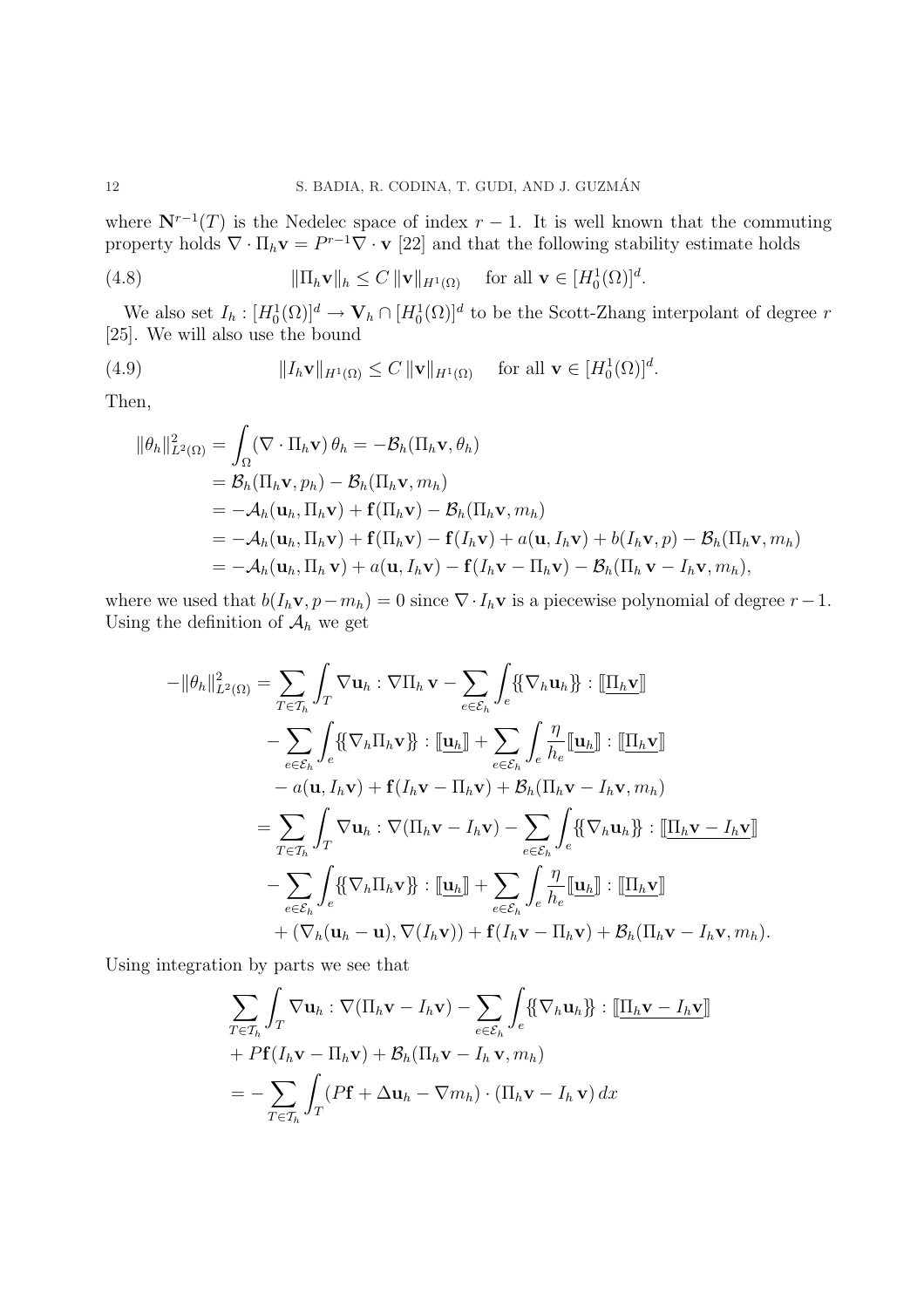ANALYSIS OF DG METHODS FOR STOKES PROBLEM 13

$$
+\sum_{e\in \mathcal{E}_h^i}\int_e\llbracket \nabla_h\mathbf{u}_h-m_h I\rrbracket\cdot\{\!\!\{I_h\mathbf{v}-\Pi_h\mathbf{v}\}\!\!\}\,ds\\
$$

Hence, we have

$$
-\|\theta_h\|_{L^2(\Omega)}^2 = -\sum_{T \in \mathcal{T}_h} \int_T (P\mathbf{f} + \Delta \mathbf{u}_h - \nabla m_h) \cdot (\Pi_h \mathbf{v} - I_h \mathbf{v}) dx + \sum_{e \in \mathcal{E}_h^i} \int_e [\nabla_h \mathbf{u}_h - m_h I] \cdot \{\!\{I_h \mathbf{v} - \Pi_h \mathbf{v}\}\!\} ds - \sum_{e \in \mathcal{E}_h} \int_e \{\!\{\nabla_h \Pi_h \mathbf{v}\}\!\} : [\underline{\mathbf{u}}_h] + \sum_{e \in \mathcal{E}_h} \int_e \frac{\eta}{h_e} [\underline{\mathbf{u}}_h] \cdot [\underline{\Pi_h \mathbf{v}}].
$$

Using inverse estimates, Lemma 2.2 and the bounds  $(4.8)$ ,  $(4.9)$ ,  $(4.5)$  we arrive at  $(4.3)$ .

**Step 2:** We next prove that if  $e \in \mathcal{E}_h$  and  $e \subset T$  with  $T \in \mathcal{T}_h$  then

$$
h_e^{1/2} \|(p_h - P^{r-1}p_h)|_T \|_{L^2(e)} \leq C (\|\nabla (\mathbf{u} - \mathbf{u}_h)\|_{L^2(T)} + \frac{\eta}{h_T} \|\[\mathbf{u}_h\]\|_{L^2(\partial T)})
$$
  
+  $C (\|p - P^{r-1}p\|_{L^2(T)} + \|\mathbf{f}_e - P\mathbf{f}\|_{H^{-1}(T_e)})$   
+  $C (\|p - q_h\|_{L^2(T_e)} + h_e^{1/2} \|\[p_h - q_h\]\|_{L^2(e)}),$ 

where  $q_h \in Q_h$  is arbitrary.

Fix an  $e \in \mathcal{E}_h$  and find one  $T \in \mathcal{T}_h$  be such that  $e \subset \partial T$ . We define  $\mathbf{v} \in \mathbf{V}_h$  in the following way so that  $\mathbf{v}|_{\Omega\setminus T}\equiv 0$ . Using the degrees of freedom of the Nedelec [22] space, define  $\mathbf{v}|_T \in [\mathbb{P}_r(T)]^d$  so that

$$
\int_{e} (\mathbf{v} \cdot \mathbf{n} - (p_h - P^{r-1}p_h)) q = 0 \quad \text{for all } q \in \mathbb{P}_r(e)
$$
\n
$$
\int_{e'} \mathbf{v} \cdot \mathbf{n} q = 0 \quad \text{for all } q \in \mathbb{P}_r(e') \text{ for all edges } e' \subset T \text{ and } e' \neq e
$$
\n
$$
\int_{T} \mathbf{v} \cdot \mathbf{w} = 0 \quad \text{for all } \mathbf{w} \in \mathbf{N}^{r-1}(T),
$$

where (by abuse of notation) in the integrations over  $\partial T$  we consider the traces of the piecewise discontinuous functions taken from the interior of T.

A scaling argument gives

(4.11) 
$$
\|\mathbf{v}\|_{L^2(T)} \leq Ch_T^{1/2} \|p_h - P^{r-1}p_h\|_{L^2(e)},
$$

with the constant  $C$  depending on  $r$  but not on  $h$ . Note that 2<br>*Z* 

$$
\mathcal{B}_h(p_h, \mathbf{v}) = -\int_T p_h \nabla \cdot \mathbf{v} + \int_e \{\!\{p_h\}\!\} \mathbf{v} \cdot \mathbf{n}
$$
  
= 
$$
- \int_T P^{r-1} p_h \nabla \cdot \mathbf{v} + \int_e p_h \mathbf{v} \cdot \mathbf{n} - \frac{1}{2} \int_e [p_h] \cdot \mathbf{n} (\mathbf{v} \cdot \mathbf{n})
$$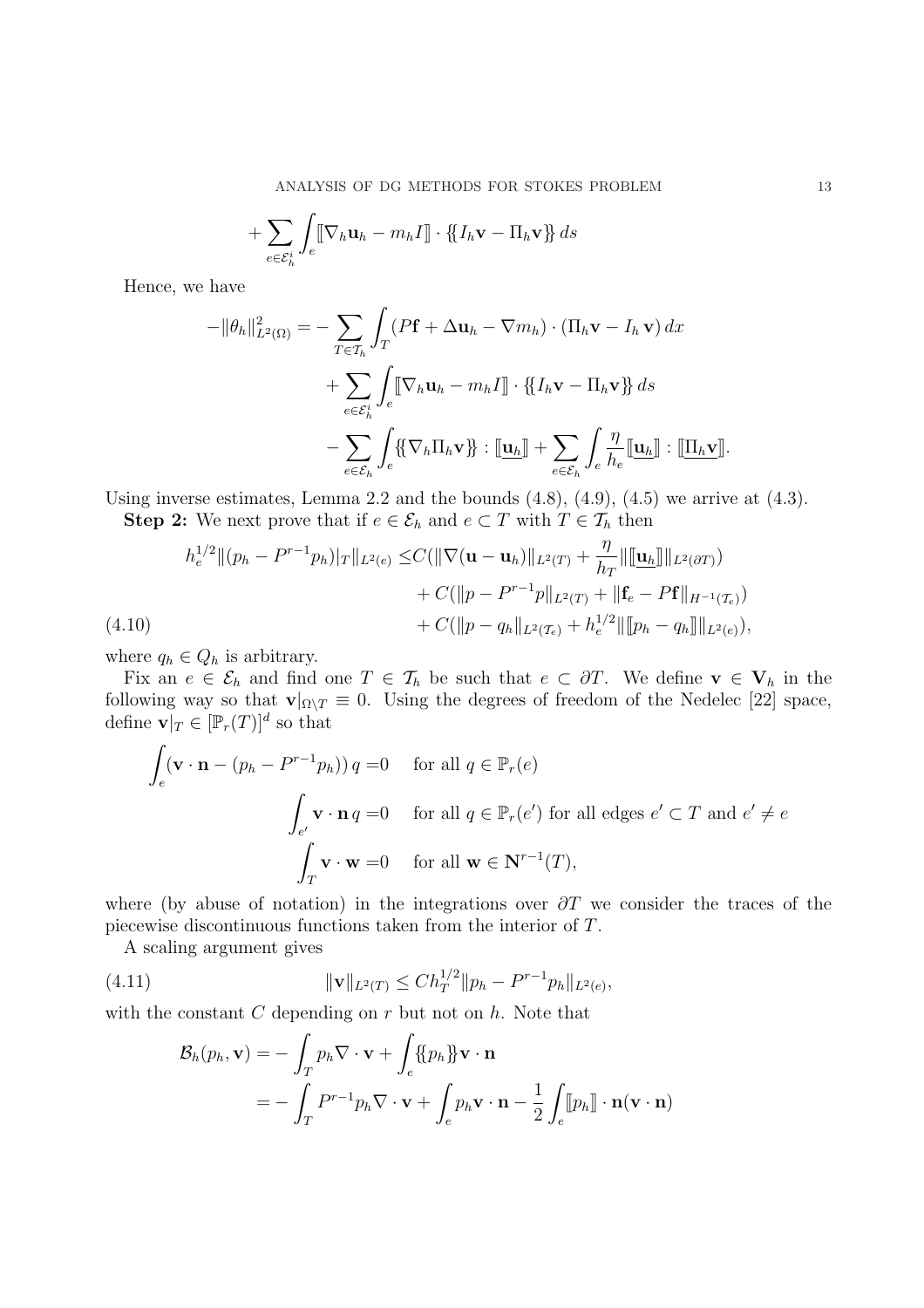14 S. BADIA, R. CODINA, T. GUDI, AND J. GUZMÁN

$$
= \int_T \nabla (P^{r-1}p_h) \cdot \mathbf{v} + \int_e (p_h - P^{r-1}p_h) \mathbf{v} \cdot \mathbf{n} - \frac{1}{2} \int_e [p_h] \cdot \mathbf{n} (\mathbf{v} \cdot \mathbf{n})
$$
  
=  $||p_h - P^{r-1}p_h||_{L^2(e)}^2 + \int_T \nabla (P^{r-1}p_h) \cdot \mathbf{v} - \frac{1}{2} \int_e [p_h] \cdot \mathbf{n} (\mathbf{v} \cdot \mathbf{n}).$ 

Therefore,

$$
||p_h - P^{r-1}p_h||_{L^2(e)}^2 = -\mathcal{A}_h(\mathbf{u}_h, \mathbf{v}) + \mathbf{f}(\mathbf{v}) - \int_T \nabla (P^{r-1}p_h) \cdot \mathbf{v} + \frac{1}{2} \int_e [p_h] \cdot \mathbf{v}
$$
  
= 
$$
\int_T (P\mathbf{f} + \Delta \mathbf{u}_h - \nabla (P^{r-1}p_h)) \cdot \mathbf{v} - \frac{1}{2} \int_e [\nabla_h \mathbf{u}_h - q_h I] \cdot \mathbf{v}
$$
  
+ 
$$
\int_{\partial T} {\{\nabla_h \mathbf{v}\}} \cdot [\underline{\mathbf{u}}_h] - \sum_{g \in \partial T} \int_g \frac{\eta}{h_g} [\underline{\mathbf{v}}] \cdot [\underline{\mathbf{u}}_h] - \frac{1}{2} \int_e [p_h - q_h] \cdot \mathbf{v},
$$

where  $q_h \in Q_h$  is arbitrary. Applying inverse estimates we find

$$
||p_h - P^{r-1}p_h||_{L^2(e)}^2 \leq C(||Pf + \Delta \mathbf{u}_h - \nabla (P^{r-1}p_h)||_{L^2(T)} + h_e^{-1/2}||[\nabla_h \mathbf{u}_h - q_h I]]||_{L^2(e)} + \frac{\eta}{h_T^{3/2}}||[\mathbf{u}_h]||_{L^2(\partial T)} + h_e^{-1/2}||[\![p_h - q_h]\!]||_{L^2(e)})||\mathbf{v}||_{L^2(T)}.
$$

Using (4.11) and Lemma 2.2 proves (4.10).

Step 3: Now we combine the previous two steps to finish the proof. By the triangle inequality we have

$$
||p_h - p||_{L^2(T)} \le ||p - P^{r-1}p||_{L^2(T)} + ||P^{r-1}(p - p_h)||_{L^2(T)} + ||P^{r-1}p_h - p_h||_{L^2(T)}.
$$

From a scaling argument we see that

$$
||P^{r-1}p_h - p_h||_{L^2(T)} \le C h_T^{1/2} ||P^{r-1}p_h - p_h||_{L^2(e)}
$$

for any edge e of T, with the constant C depending on r but not on  $h_T$ . This follows from the fact that  $P^{r-1}p_h - p_h \in \mathbb{P}_r(T)$  and that its moments up to degree  $r-1$  vanish. If we use  $(4.3)$  and  $(4.10)$  we see that

$$
||p - p_h||_{L_2(\Omega)} \leq C \left( ||\mathbf{u} - \mathbf{u}_h||_h + S_h(p_h, p_h)^{1/2} + ||p - P^{r-1}p||_{L^2(\Omega)} + Osc(\mathbf{f}, \Omega) \right) + C \inf_{q_h \in Q_h} \left( ||p - q_h||_{L^2(\Omega)} + S_h(q_h, q_h)^{1/2} \right).
$$

We arrive at  $(4.2)$  if we apply Theorem 3.1.  $\Box$ 

## 5. Stabilizing with the full flux in the equal order case

We consider the equal order case  $Q_h = Q_h^r$  and modify the method (3.3). Define  $[\mathbf{u}_h, p_h] \in$  $\mathbf{V}_h \times Q_h$  as the solution to

(5.1a) 
$$
\mathcal{A}_h(\mathbf{u}_h, \mathbf{v}_h) + \mathcal{B}_h(\mathbf{v}_h, p_h) + \sum_{e \in \mathcal{E}_h^i} h_e \int_e [\![\nabla_h \mathbf{u}_h - p_h \, I]\!] \cdot [\![\nabla_h \mathbf{v}_h]\!] = \mathbf{f}(\mathbf{v}_h) \quad \forall \mathbf{v}_h \in \mathbf{V}_h,
$$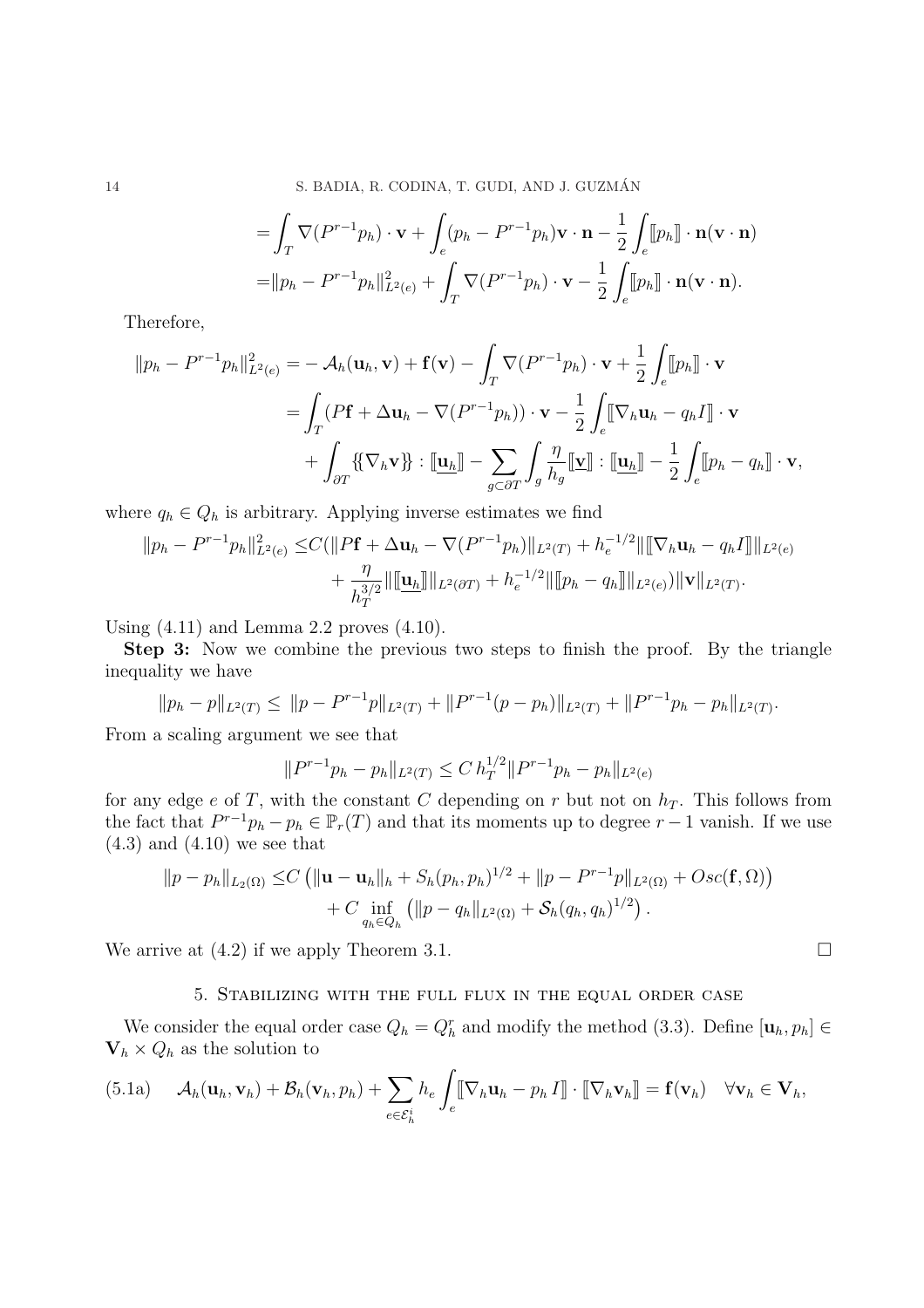(5.1b) 
$$
\mathcal{B}_h(\mathbf{u}_h, q_h) - \sum_{e \in \mathcal{E}_h^i} h_e \int_e [\![\nabla_h \mathbf{u}_h - p_h \, I]\!] \cdot [\![q_h \, I]\!] = 0 \quad \forall q_h \in Q_h.
$$

Theorem 5.1. Consider the method defined by (5.1). It holds that

$$
\|\mathbf{u}-\mathbf{u}_h\|_h + \left(\sum_{e \in \mathcal{E}_h^i} h_e \int_e \left[\nabla_h \mathbf{u}_h - p_h I\right]^2\right)^{1/2} \leq C \Big(\inf_{\mathbf{v}_h \in \mathbf{Z}_h} \|\mathbf{u}-\mathbf{v}_h\|_h + \inf_{q_h \in Q_h} \|p-q_h\|_{L^2(\Omega)}\Big) + C \, Osc(\mathbf{f}, \Omega).
$$

*Proof.* If we let  $\mathbf{w}_h = \mathbf{u}_h - \mathbf{v}_h$  for an arbitrary  $\mathbf{v}_h \in \mathbf{Z}_h$  and follow similar arguments as the proof of Theorem 3.1 we arrive at  $\overline{a}$ 

$$
C \|\mathbf{w}_h\|_h^2 + \sum_{e \in \mathcal{E}_h^i} h_e \int_e [\nabla_h \mathbf{u}_h - p_h I]^2
$$
  
\n
$$
\leq \mathbf{f}(\mathbf{w}_h - E_h \mathbf{w}_h) - \mathcal{B}_h(\mathbf{w}_h - E_h \mathbf{w}_h, q_h) - \mathcal{A}_h(\mathbf{v}_h, \mathbf{w}_h - E_h \mathbf{w}_h)
$$
  
\n
$$
+ a(\mathbf{u}, E_h \mathbf{w}_h) + b(E_h \mathbf{w}_h, p) - \mathcal{B}_h(E_h \mathbf{w}_h, q_h) - \mathcal{A}_h(\mathbf{v}_h, E_h \mathbf{w}_h)
$$
  
\n
$$
+ \sum_{e \in \mathcal{E}_h^i} h_e \int_e [\nabla_h \mathbf{u}_h - p_h I] \cdot [\nabla_h \mathbf{v}_h - q_h I]].
$$

Using the bounds in the proof of Theorem 3.1 (i.e.  $(3.6)$ ,  $(3.7)$  and  $(3.11)$ ) we obtain Z

$$
C \|\mathbf{w}_h\|_h^2 + \sum_{e \in \mathcal{E}_h^i} h_e \int_e [\nabla_h \mathbf{u}_h - p_h I]^2 \leq C \left( \|\mathbf{u} - \mathbf{v}_h\|_h + \|p - q_h\|_{L^2(\Omega)} + Osc(\mathbf{f}, \Omega) \right) \|\mathbf{w}_h\|_h
$$
  
+ 
$$
\sum_{e \in \mathcal{E}_h^i} h_e \int_e [\nabla_h \mathbf{v}_h - q_h I]^2.
$$

We complete the proof after applying the second inequality of Lemma 2.2 and the triangle inequality.  $\Box$ 

The proof of the following pressure estimate follows a similar argument as in the proof of Theorem 4.1. We leave the details to the reader.

**Theorem 5.2.** Consider the method defined by  $(5.1)$ . The following estimate holds:  $\frac{1}{2}$ 

$$
||p - p_h||_{L_2(\Omega)} \le C \left( \inf_{\mathbf{v}_h \in \mathbf{Z}_h} ||\mathbf{u} - \mathbf{v}_h||_h + ||p - P^{r-1}p||_{L^2(\Omega)} + Osc(\mathbf{f}, \Omega) \right).
$$
  
6. A DG METHOD for  $\mathbf{f} \in [H^{-1}(\Omega)]^d$ 

It is clear that the DG method (3.3) is not well-defined for every  $f \in [H^{-1}(\Omega)]^d$ . In order to have a well-defined method we modify the method in the following way

(6.1a) 
$$
\mathcal{A}_h(\mathbf{u}_h, \mathbf{v}_h) + \mathcal{B}_h(\mathbf{v}_h, p_h) = \mathbf{f}(E_h \mathbf{v}_h) \quad \forall \mathbf{v}_h \in \mathbf{V}_h,
$$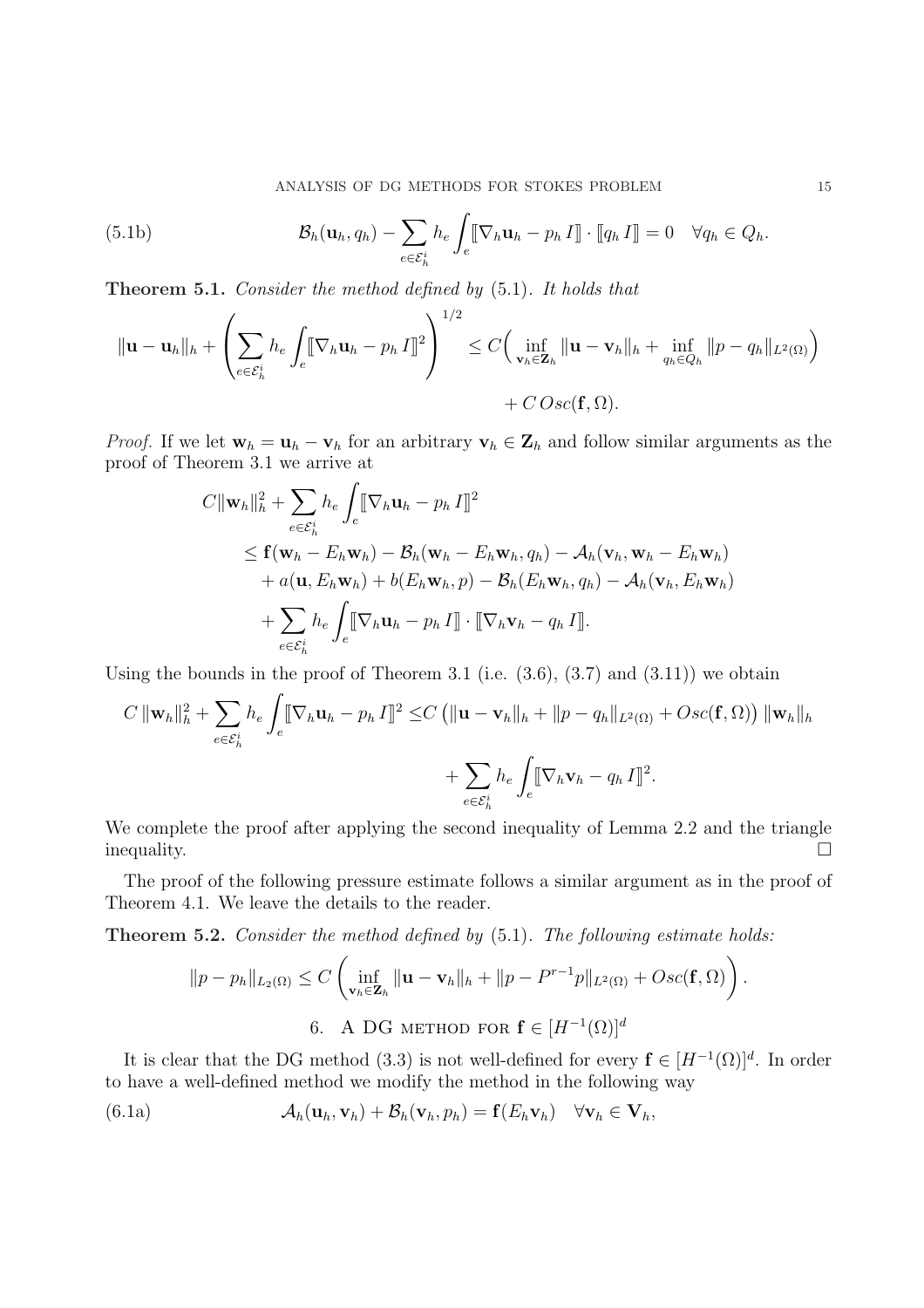(6.1b) 
$$
\mathcal{B}_h(\mathbf{u}_h, q_h) - \mathcal{S}_h(p_h, q_h) = 0 \quad \forall q_h \in Q_h,
$$

where we recall  $E_h: V_h \to V_h \cap H_0^1(\Omega)$  satisfies (2.1). There are many choices for  $E_h$  which are normally easy to compute.

We prove the following error estimate.

Theorem 6.1. Consider the method (6.1). There holds

$$
\|\mathbf{u}-\mathbf{u}_h\|_h + \mathcal{S}_h(p_h, p_h)^{1/2} \leq C \inf_{\mathbf{v}_h \in \mathbf{Z}_h} \|\mathbf{u}-\mathbf{v}_h\|_h + C \left( \sum_{e \in \mathcal{E}_h} \|\mathbf{f}_e\|_{H^{-1}(\mathcal{I}_e)}^2 \right)^{1/2} + C \inf_{q_h \in Q_h} \left( \|p - q_h\|_{L^2(\Omega)} + \mathcal{S}_h(q_h, q_h)^{1/2} \right).
$$

Notice that the difference in this estimate as compared to Theorem 3.1 is that Pf does not appear. This will allow us to prove convergence assuming  $f \in [H^{-1}(\Omega)]^d$ . Indeed, given  $\epsilon > 0$  there exists  $\tilde{\mathbf{f}} \in [L^2(\Omega)]^d$  such that

$$
\|\mathbf{f} - \tilde{\mathbf{f}}\|_{H^{-1}(\Omega)} \le \epsilon.
$$

Then,

$$
\left(\sum_{e \in \mathcal{E}_h} \|\mathbf{f}_e\|_{H^{-1}(\mathcal{T}_e)}^2\right) \le \left(\sum_{e \in \mathcal{E}_h} \|\mathbf{f}_e - \tilde{\mathbf{f}}\|_{H^{-1}(\mathcal{T}_e)}^2\right) + \left(\sum_{e \in \mathcal{E}_h} \|\tilde{\mathbf{f}}\|_{H^{-1}(\mathcal{T}_e)}^2\right)
$$
  

$$
\le C \|\mathbf{f} - \tilde{\mathbf{f}}\|_{H^{-1}(\Omega)}^2 + \left(\sum_{e \in \mathcal{E}_h} \|\tilde{\mathbf{f}}\|_{H^{-1}(\mathcal{T}_e)}^2\right)
$$

where we used  $(3.13)$ . Using Poincare's inequality we have

$$
\|\tilde{\mathbf{f}}\|_{H^{-1}(\mathcal{T}_e)} \leq C\,h\|\tilde{\mathbf{f}}\|_{L^2(\mathcal{T}_e)},
$$

and hence we have

$$
\left(\sum_{e\in\mathcal{E}_h}\|\tilde{\mathbf{f}}\|_{H^{-1}(\mathcal{T}_e)}^2\right)^{1/2}\leq C\,h\|\tilde{\mathbf{f}}\|_{L^2(\Omega)}.
$$

Therefore, we have

$$
\left(\sum_{e\in\mathcal{E}_h} \|\mathbf{f}_e\|_{H^{-1}(\mathcal{T}_e)}^2\right)^{1/2} \leq C(\epsilon + h \|\tilde{\mathbf{f}}\|_{L^2(\Omega)}).
$$

There exists  $h_0 > 0$  such that for  $h < h_0$  we have  $h \| \tilde{\mathbf{f}} \|_{L^2(\Omega)} \leq \epsilon$ .

This shows that  $\left(\sum_{e \in \mathcal{E}_h} ||\mathbf{f}_e||_{H^{-1}(\mathcal{T}_e)}^2\right)$  $\begin{array}{c}\n\sqrt{1/2}\n\end{array}$ converges to zero as  $h$  approaches 0. The other terms in Theorem  $6.1$  approach zero as h approaches zero again using density arguments and therefore we can conclude that method (6.1) converges.

We now prove Theorem 6.1.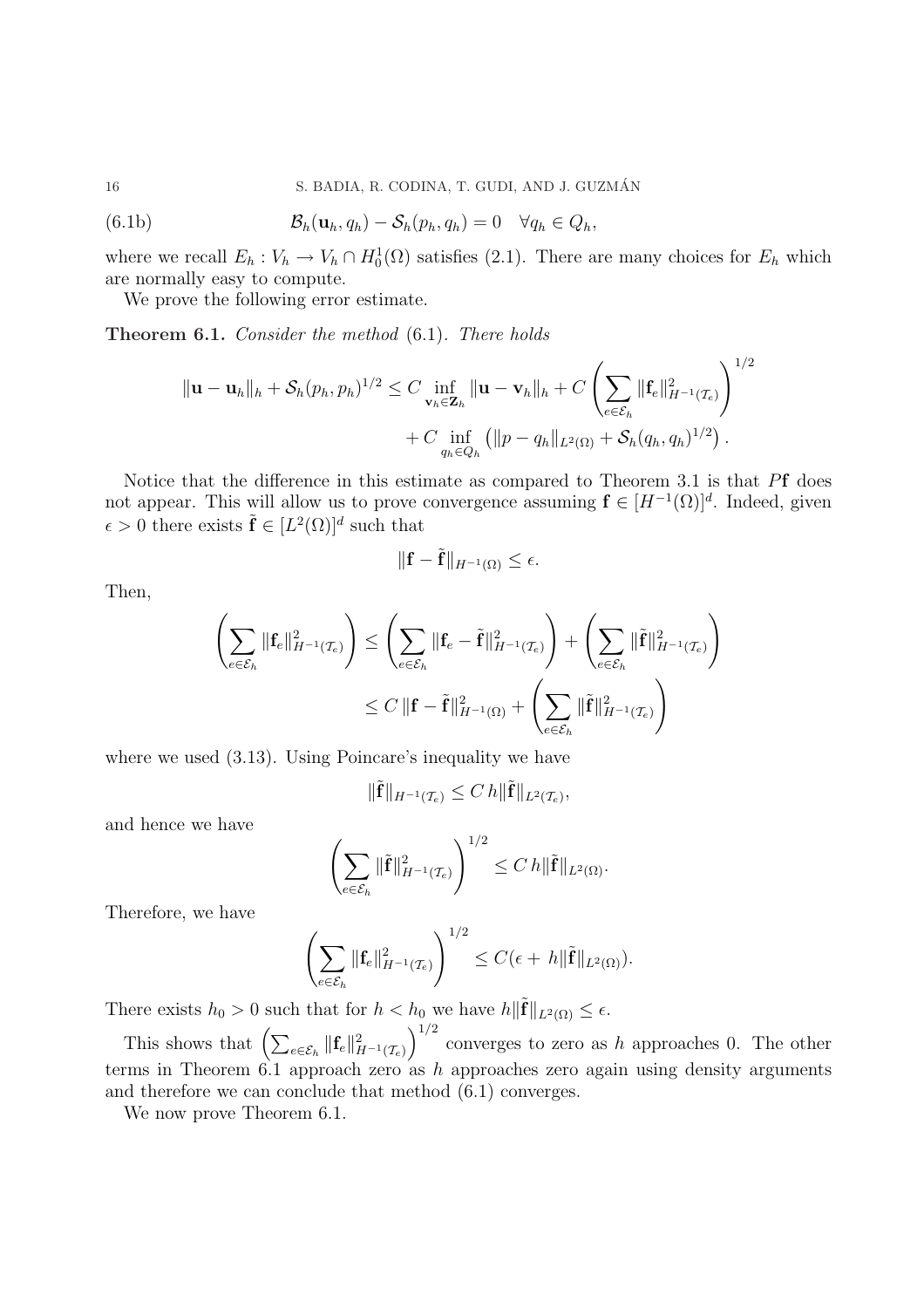Proof. (Theorem 6.1)

Following the proof of Theorem 3.1 we get

$$
C||\mathbf{w}_h||_h^2 + \mathcal{S}_h(p_h, p_h) \le -\mathcal{B}_h(\mathbf{w}_h - E_h \mathbf{w}_h, q_h) - \mathcal{A}_h(\mathbf{v}_h, \mathbf{w}_h - E_h \mathbf{w}_h) + a(\mathbf{u}, E_h \mathbf{w}_h) + b(E_h \mathbf{w}_h, p) - \mathcal{B}_h(E_h \mathbf{w}_h, q_h) - \mathcal{A}_h(\mathbf{v}_h, E_h \mathbf{w}_h) + \mathcal{S}_h(p_h, q_h).
$$

Using  $(3.9)$  and  $(3.10)$  we have

$$
- B_h(\mathbf{w}_h - E_h \mathbf{w}_h, q_h) - A_h(\mathbf{v}_h, \mathbf{w}_h - E_h \mathbf{w}_h)
$$
  
= 
$$
\sum_{T \in \mathcal{T}_h} \int_T (\Delta \mathbf{v}_h - \nabla q_h) \cdot (\mathbf{w}_h - E_h \mathbf{w}_h)
$$
  

$$
- \sum_{e \in \mathcal{E}_h^i} \int_e [\nabla_h \mathbf{v}_h - q_h I] \cdot {\mathbf{w}_h - E_h \mathbf{w}_h}
$$
  
+ 
$$
\sum_{e \in \mathcal{E}_h} \int_e {\mathbf{W}_h (\mathbf{w}_h - E_h \mathbf{w}_h)} \cdot [\nabla_h] - \sum_{e \in \mathcal{E}_h} \int_e \frac{\eta}{h_e} [\nabla_h] : [\nabla_h - E_h \mathbf{w}_h].
$$

The proof is completed by applying Lemma 2.2 with  $f_h = 0$ , (3.6) and (3.7).

Notice that Theorem 6.1 only gives at most an  $O(h)$  convergence rate, even if f is smooth Notice that Theorem 0.1 omy gives  $\frac{1}{2}$ .

In order to remove this term altogether one can use instead an enrichment operator  $E_h$ :  $\mathbf{V}_h \to \mathbf{V}_h^s \cap [H_0^1(\Omega)]^d$  where

$$
\mathbf{V}_h^s = \{ \mathbf{v}_h \in [L^2(\Omega)]^d : \mathbf{v}_h|_T \in [\mathbb{P}_s(T)]^d \},
$$

with  $s > r$ . For example, suppose  $Q_h = Q_h^{r-1}$  $h^{-1}$  and suppose  $d = 2$ . Then, we can define  $E_h: \mathbf{V}_h \to \mathbf{V}_h^{r+1} \cap [H_0^1(\Omega)]^d$  in the following way

$$
\int_{T} (E_{h}\mathbf{w}_{h} - \mathbf{w}_{h}) \cdot \mathbf{v} = 0 \quad \text{for all } \mathbf{v} \in [\mathbb{P}_{r-2}(T)]^{d} \text{ for all } T \in \mathcal{T}_{h}
$$
\n
$$
\int_{e} (E_{h}\mathbf{w}_{h} - {\mathbf{w}_{h}}) \cdot \mathbf{v} = 0 \quad \text{for all } \mathbf{v} \in [\mathbb{P}_{r-1}(e)]^{d} \text{ for all edges } e \subset \mathcal{E}_{h}^{i}
$$
\n
$$
E_{h}\mathbf{w}_{h}(z) = \frac{1}{|\mathcal{T}_{z}|} \sum_{T \in \mathcal{T}_{z}} \mathbf{w}_{h}|_{T}(z) \quad \text{for all vertices } z \in \mathcal{V}_{h}^{i}
$$
\n
$$
\int_{e} E_{h}\mathbf{w}_{h} \cdot \mathbf{v} = 0 \quad \text{for all } \mathbf{v} \in [\mathbb{P}_{r-1}(e)]^{d} \text{ for all edges } e \in \mathcal{E}_{h}^{b}
$$
\n
$$
E_{h}\mathbf{w}_{h}(z) = 0 \quad \text{for all vertices } z \in \mathcal{V}_{h}^{b},
$$

where  $|\mathcal{T}_z|$  denotes the cardinality of the set  $\mathcal{T}_z$  and  $\mathbb{P}_{-1}(T) = \{0\}$  for all  $T \in \mathcal{T}_h$ . Also not difficult to see that  $E_h$  also satisfies (2.1).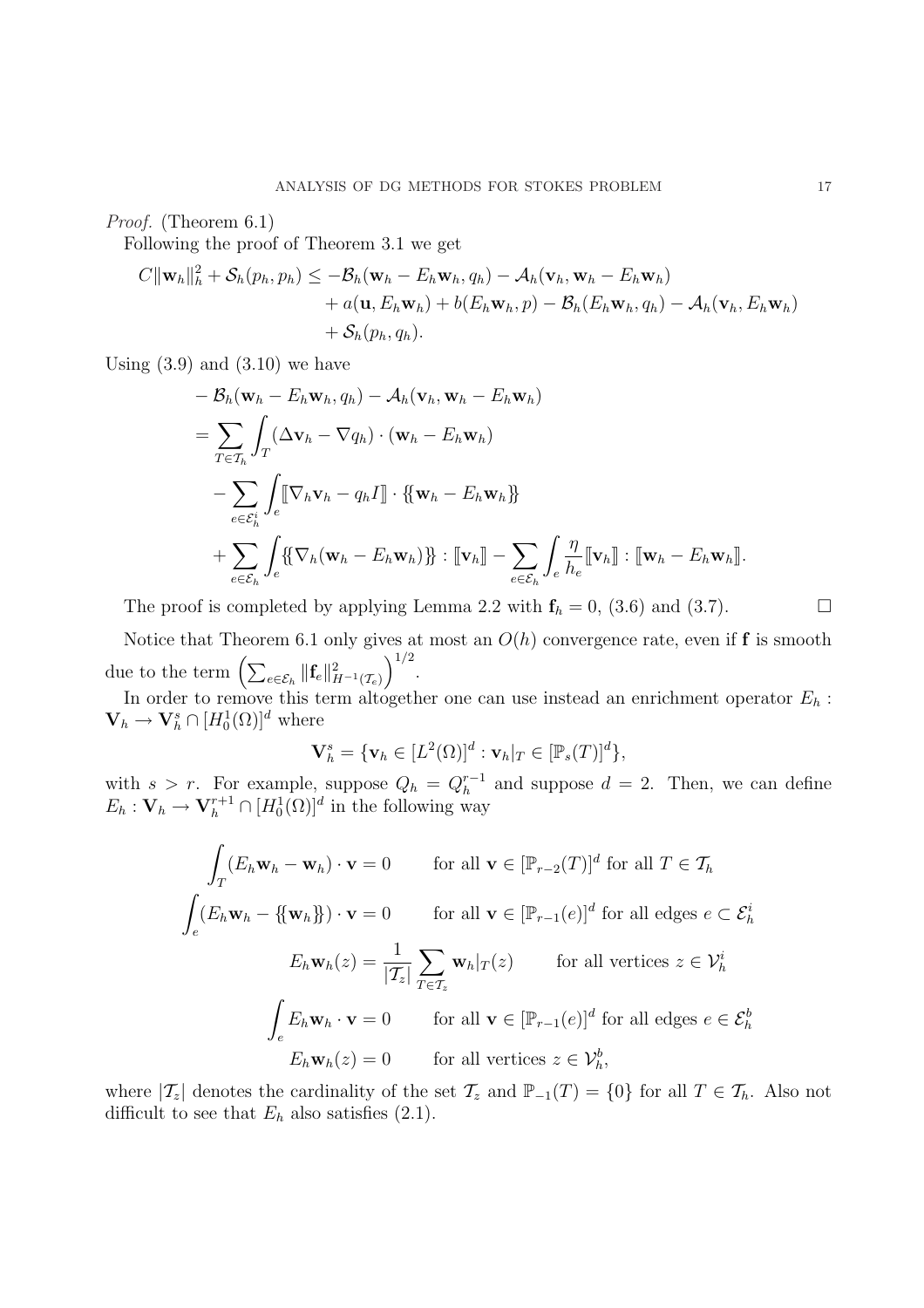In this case, we have

$$
-B_h(\mathbf{w}_h - E_h \mathbf{w}_h, q_h) - A_h(\mathbf{v}_h, \mathbf{w}_h - E_h \mathbf{w}_h)
$$
  
= 
$$
\sum_{e \in \mathcal{E}_h} \int_e {\{\nabla_h (\mathbf{w}_h - E_h \mathbf{w}_h)\}\n} : [\nabla_h] - \sum_{e \in \mathcal{E}_h} \int_e \frac{\eta}{h_e} [\nabla_h] : [\nabla_h - E_h \mathbf{w}_h]].
$$

Hence, following the proof of Theorem 6.1 we get the following estimate

$$
\|\mathbf{u}-\mathbf{u}_h\|_h \leq C \left( \inf_{\mathbf{v}_h \in \mathbf{Z}_h} \|\mathbf{u}-\mathbf{v}_h\|_h + \inf_{q_h \in Q_h} \|p-q_h\|_{L^2(\Omega)} \right).
$$

This shows that best approximation error estimates (mod a constant) are obtained for DG methods  $(6.1)$  by choosing the enrichment operator  $E_h$  carefully.

Acknowledgements: The third and fourth authors are grateful to the Indo-US Virtual Institute of Mathematical and Statistical Sciences for sponsoring short term visit. The work of the first author has been funded by the European Research Council under the FP7 Programme Ideas through the Starting Grant No. 258443 - COMFUS: Computational Methods for Fusion Technology.

#### **REFERENCES**

- [1] G. Acosta, R. Durán and M.A. Muschietti, Solutions of the divergence operator on John domains, Adv. Math. 206 (2006), no. 2, 373-401.
- [2] M. Ainsworth and J. T. Oden. A posteriori error estimation in finite element analysis. Pure and Applied Mathematics (New York). Wiley-Interscience [John Wiley & Sons], New York, 2000.
- [3] D. N. Arnold, F. Brezzi, B. Cockburn and L. D. Marini. Unified analysis of discontinuous Galerkin methods for elliptic problems. SIAM J. Numer. Anal., 39:1749–1779, 2002.
- [4] G. A. Baker, W. N. Jureidini and O. A. Karakashian. Piecewise Solenoidal vector fields and the Stokes problem. SIAM J. Numer. Anal. , 27:1466–1485, 1990.
- [5] A. Berger, R. Scott and G. Strang. Approximate boundary conditions in the finite element method. In : Symposia Mathematica, Vol. X (Convegno di Analasi Numerica), London : Academic Press 1972, 295–313, 1972.
- [6] D. Boffi, F. Brezzi, and M. Fortin. Finite elements for the Stokes problem. In : Mixed finite elements, compatibility conditions, and applications, Lectures given at the C.I.M.E. Summer School held in Cetraro, Italy, June 26-July 1, 2006. Lecture Notes in Mathematics. Springer Verlag. Vol. 1939 (2008), pp. 45–100. D. Boffi, L. Gastaldi editors.
- [7] S.C. Brenner. Two-level additive Schwarz preconditioners for nonconforming finite element methods. Math. Comp., 65:897–921, 1996.
- [8] S.C. Brenner. Convergence of nonconforming multigrid methods without full elliptic regularity. Math. Comp., 68:25–53, 1999.
- [9] S.C. Brenner. Ponicaré-Friedrichs inequalities for piecewise  $H^1$  functions. SIAM J. Numer. Anal, 41:306– 324, 2003.
- [10] S.C. Brenner and L.R. Scott. The Mathematical Theory of Finite Element Methods (Third Edition). Springer-Verlag, New York, 2008.
- [11] P.G. Ciarlet. The Finite Element Method for Elliptic Problems. North-Holland, Amsterdam, 1978.
- [12] B. Cockburn, G. Kanschat, D. Schötzau and C. Schwab. Local discontinuous Galerkin methods for the Stokes system. SIAM J. Numer. Anal., 40:319-343, 2002.